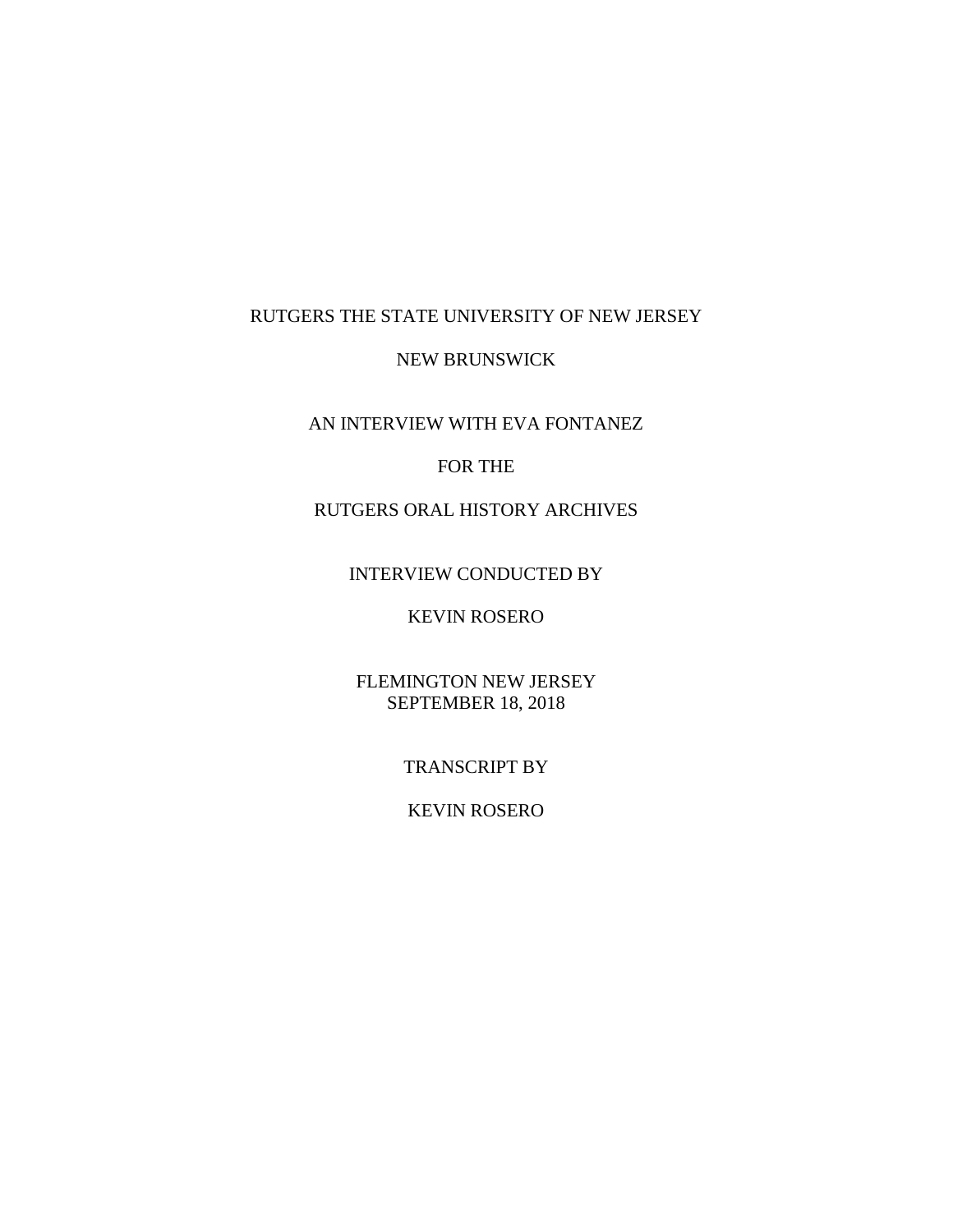Kevin Rosero: This is Kevin Rosero. The date is September 18, 2018. The time is 3:11 PM on a Tuesday, and I am at 2 Furman Lane in Flemington, New Jersey. I am going to do an interview with …

Eva Fontanez: Eva Fontanez.

KR: Okay. Hey, Eva.

EF: Hi, Kevin.

KR: When and where were you born?

EF: I was born in the Bronx, and that was back in the late '50s, 1959. I was born in the Bronx from Puerto Rican parents.

KR: You said you were born in the Bronx, but your family was from Puerto Rico. Is that where you grew up, or did you grow up somewhere else?

EF: Well, actually, I lived most of my life in New Jersey, even though I was born in the Bronx. My mom always tried to look for a better place for us to live, so we moved around a lot. So I was raised in New Jersey and went to high school in Brooklyn, and then from Brooklyn, we moved back to the Bronx. Then from there, we moved back to Puerto Rico.

KR: So, still going a little bit back, talking about your early years, what was it like living in the Bronx?

EF: Well, I grew up in a Pentecostal home, so it was church and school, school and church. That was basically it. We did play outside, ride bike, jump rope, played handball. It was a simple life. My mom was very strict about us being Pentecostal, especially my stepfather being a pastor. So it was even more strict for us because we were the pastor's kids. But I don't regret having been raised that way.

KR: What were your parents' names?

EF: Well, my mom's name was Maria Rodriguez Sierra, and my stepfather, who raised me, was Neftalí Arroyo. But my father's name is Miguel Angel Fontanez.

KR: You mentioned stepfather. Was your biological father in the picture?

EF: Not really. Actually, I'm the seventh child of my mom. When I was a small little kid, probably a month or so old, my mom and dad got divorced, and my stepfather Neftali Arroyo was the one who raised me.

KR: What did your parents do for a living?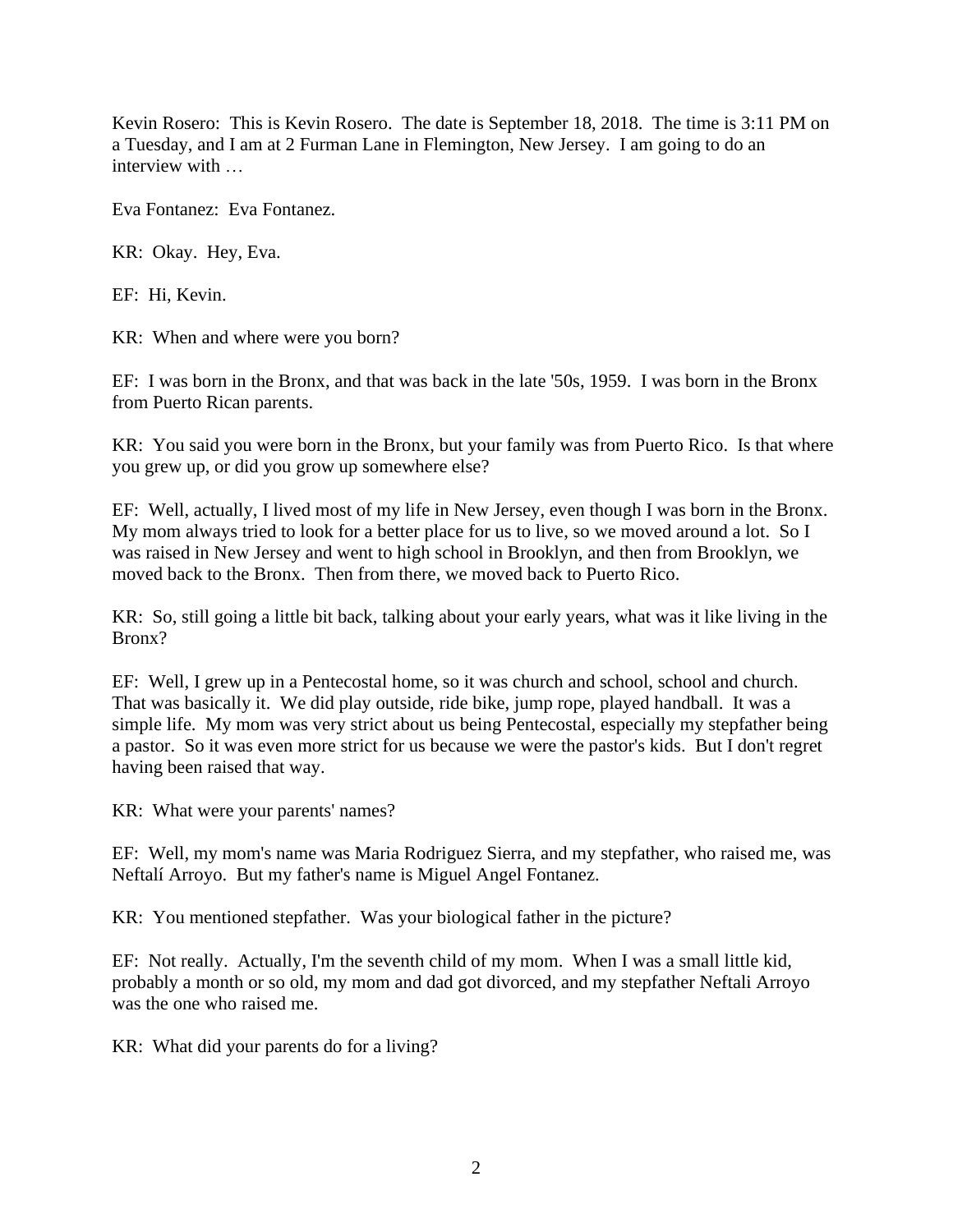EF: Well, my stepfather--well, I'm going to refer to my stepfather because my father, like I said, wasn't really much in the picture. My stepfather was a minister and a pastor of the church, and my mom was the wife of a pastor, but my mom by trade was a seamstress. She was a seamstress in the garment district in New York. But she was a pastor's wife, a minister, and she was also a missionary.

KR: Do you have brothers or sisters?

EF: Yes, I have plenty of brothers and sisters. My mom had eight kids. She had six girls and two boys. Then I have two sisters from my father's side.

KR: How did your mom and stepdad meet?

EF: Well, I don't really recall how they met, but I know that my stepfather was way younger than my mom. He married my mom, who already had seven kids and was close to forty years old. He was very young. He was about twenty years old.

KR: What type of food do you remember eating in the Bronx?

EF: At home, we always ate Puerto Rican food--*arroz y habichuela*, *arroz con gandules*, and *bistek encebollado*. Whenever when we had extra money, we had *bistek.* Otherwise, it was chicken and *chuletas*. Then for lunch, we had a lot of Chef Boyardee spaghetti.

KR: What type of music do you remember listening to?

EF: Growing up in a Pentecostal church, all we listened to was gospel music. That's all we listened to. As boring as that sounds, I'm grateful for that.

KR: Were they strict with certain stuff? I don't really know that much about the Pentecostal religion.

EF: Yes, the Pentecostal religion, especially for women--it was really rough on us. We couldn't cut our hair; we weren't allowed to wear pants. We couldn't shave our legs. We couldn't put on makeup. So, growing up in the Bronx and in New Jersey, I was grateful that we had the hairy legs because since we weren't allowed to wear pants, at least the hairy legs kept us warm. [laughter]

KR: Among Puerto Ricans, is Pentecostal big for the region?

EF: I believe so. I believe that among Puerto Ricans and also a lot of African Americans, it's big. Some of them are Baptist, but a lot of them grow up Pentecostal too.

KR: And what was your first language?

EF: We spoke Spanish in the house. Even though we were born here, my mom never allowed us to speak English in the house because she always said that we were going to learn the English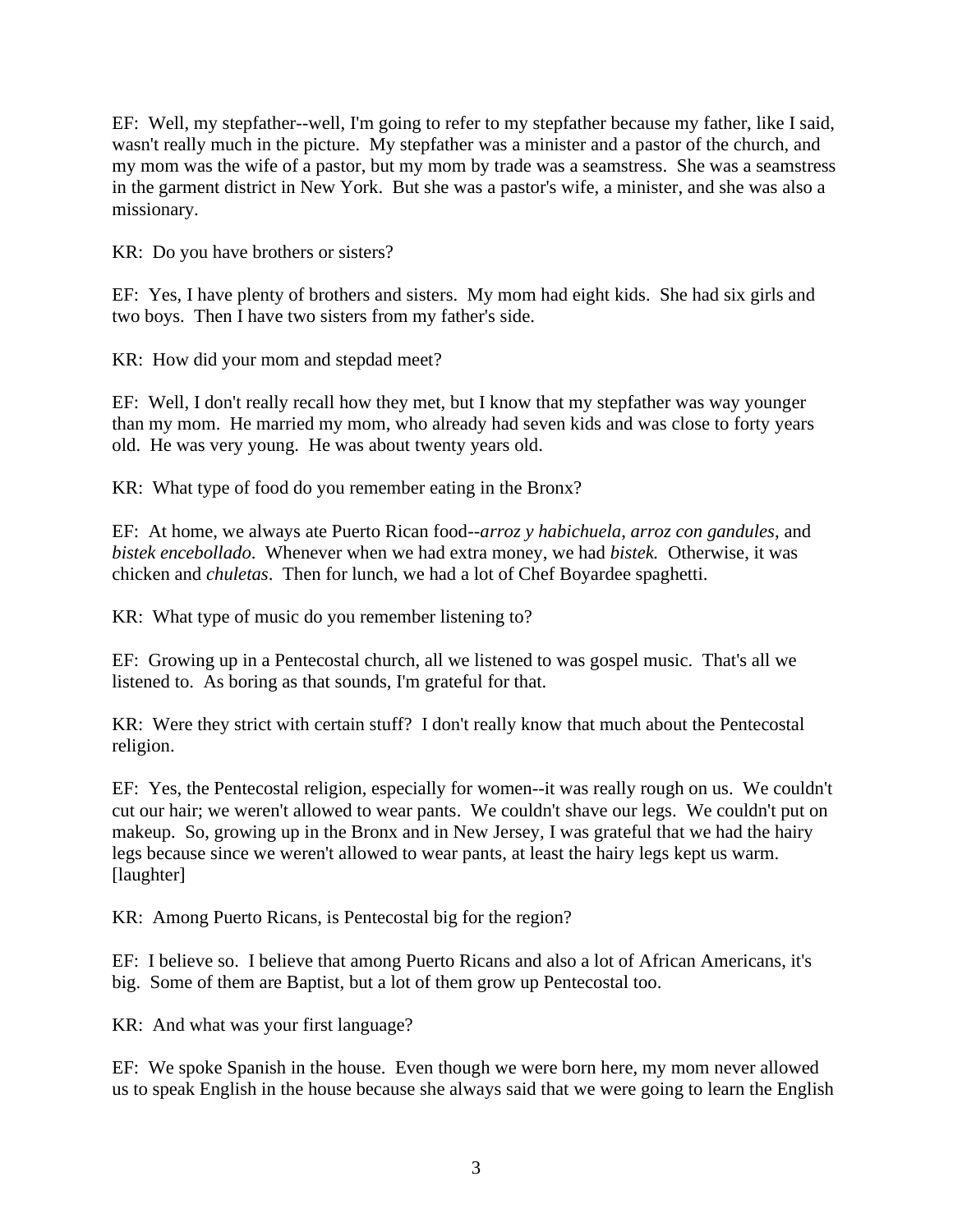language in school. So, actually, even though I was born in the Bronx and raised in the Bronx when I went to school, I didn't know much English until I got to school and learned English. I also learned to read Spanish first. My mom taught us how to read the Bible.

KR: Wow. What else do you remember about growing up in the Bronx?

EF: Well, growing up in the Bronx, we learned to be Yankee fans. To this day, I'm a diehard Yankee fan, and my whole family is Yankee fans. Back then, we took it for granted, going to the games there. Then, after I grew up and returned from Puerto Rico, I began to go to the Yankee games. Basically, it was really boring at times. But I didn't know it was boring because I enjoyed it. We didn't have much in the house being such a big family. We used to go to church and go to school. We used to go to church every night and twice on Sundays. We used to go to sleep very late at night. I remember in the mornings as kids, my mom used to make sure that we had our coffee in the morning because we used to go to sleep so late. So in order to stay up late in school, we used to drink coffee. [laughter] I believe that stumped my growth. [laughter]

KR: Do you have any favorite childhood memories you'd like to share?

EF: Childhood memories. Besides our outdoor games, we had some very modest and economical vacations. Our vacations were either going to Washington, D.C. or to Niagara Falls. Those were church fundraising trips. So those were the only vacations we could afford. But those were our fun times. We were a big fun family. My mom and my stepdad had a great sense of humor, so we always liked to play board games and joke around at home. That was our entertainment, and we enjoyed it. I never missed anything else, because that's all we knew.

KR: What was the Hispanic population like in the Bronx when you were growing up?

EF: Well, I think everybody that came from Puerto Rico ended up in the Bronx. Seriously, it's just like everyone that comes from Cuba ends up in Miami. I think everybody that came from Puerto Rico ended up in the Bronx. So, there was a large population, just like there is now.

KR: But how come the Bronx? Why not Brooklyn or Manhattan or Queens? Do you know? Why did your family--if you were born in the Bronx, but your family is from Puerto Rico--why did they come from Puerto Rico to the Bronx?

EF: I don't really know. I believe my mom came to the Bronx with my dad with the first child she had. All the others were born in New York, except the youngest, who was born in New Jersey. I don't know if my dad had family there. See, that part of my family I never asked my mom about. But I'm thinking that my dad had family in the Bronx, and that's why they ended up in the Bronx because then after that, all my aunts and uncles from my mom's side started coming to the Bronx. Then, even my grandmother came. So everybody kept coming to the Bronx. I think that's the same case with many of the Puerto Rican families that are there in the Bronx. Brooklyn, Queens, and Long Island are also populated with Latinos. Puerto Ricans and Latinos, in general, are everywhere. It's hard to get rid of us.

KR: Unfortunately, we are going to have to pause this interview for a brief second.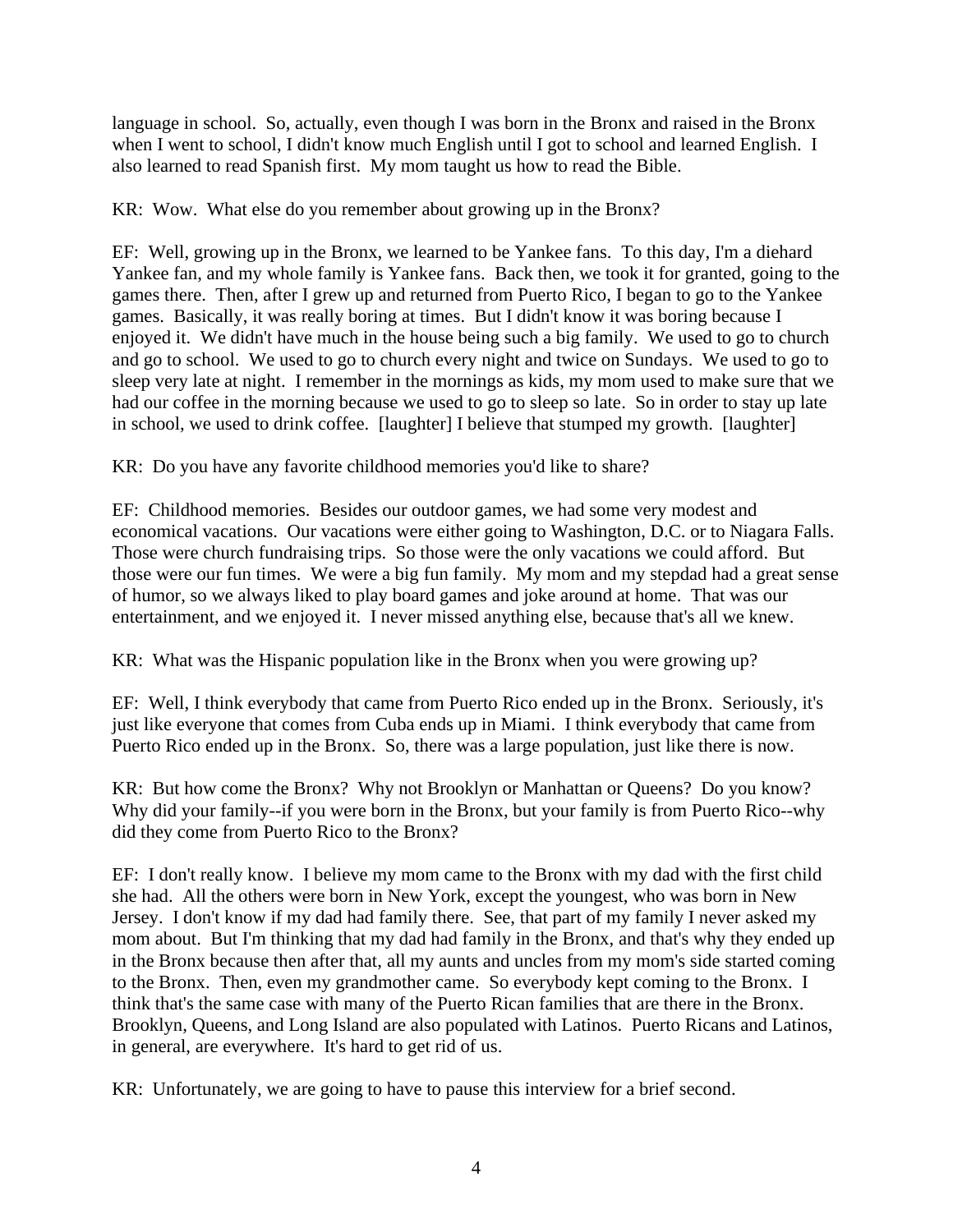[tape paused]

KR: Okay, this is Kevin Rosero and …

EF: Eva Fontanez.

KR: We are going to continue the interview. So, before I move into transition, you did mention off camera you wanted to talk a little bit about commuting Brooklyn.

EF: Yes, because, like I mentioned before, when we moved out as a kid after we moved from the Bronx, we lived in New Jersey. We lived all over New Jersey. We lived in Passaic, New Jersey; Elizabeth, New Jersey; Newark, New Jersey. And then from Passaic, New Jersey, we moved to Brooklyn because my stepfather was offered to pastor a church there. Then in Brooklyn, that's where I went to high school. I went to Bushwick High School in Brooklyn. But then two years after I started high school there, that's when we moved back to the Bronx. So instead of transferring me to the high school in the Bronx, I used to commute every day from [the Bronx]--take the train to Brooklyn to high school until I graduated high school. Then from there, from high school, that's when I attended María Eugenio de Hostos Community College, located in the Bronx on 149th street. I studied there, but I only studied there for a year. Due to financial reasons at the house, I decided to get a job to help my now single mom. I've been working all my life. Once I got to Raritan Valley Community College, I continued my studies.

KR: Before we jump into all that, you said you lived in Passaic and Elizabeth. Were you there for small periods of time, or were you there for a while? I want to ask you about the Latino population there.

EF: I was a kid there. When we moved to Elizabeth, I attended first grade in Elizabeth. Then from Elizabeth, we moved to Newark. Then from Newark, we moved to Passaic, where we lived most of my school years (from third grade all way until my first year of high school). Then, after my first year of high school was when we moved to Brooklyn.

KR: How was it living in Passaic compared to the Bronx?

EF: Well, Passaic was nicer back then, of course; this was in the '70s. It wasn't as, I guess, let's say, low class as it is now. It was nice and safer, I guess than the Bronx. I never really thought that I was in danger or that we lived in not so good neighborhoods. I never thought about that because I was a kid and my parents always knew where we were. Even when I used to walk to the high school in Brooklyn, I never thought--because it wasn't that great of an area either--that I was unsafe. I never thought of it because that's where I used to live all the time, so it was part of me already.

KR: After living in New York, then New Jersey, then back to New York, I believe you also lived in Puerto Rico for some time, no?

EF: Yes.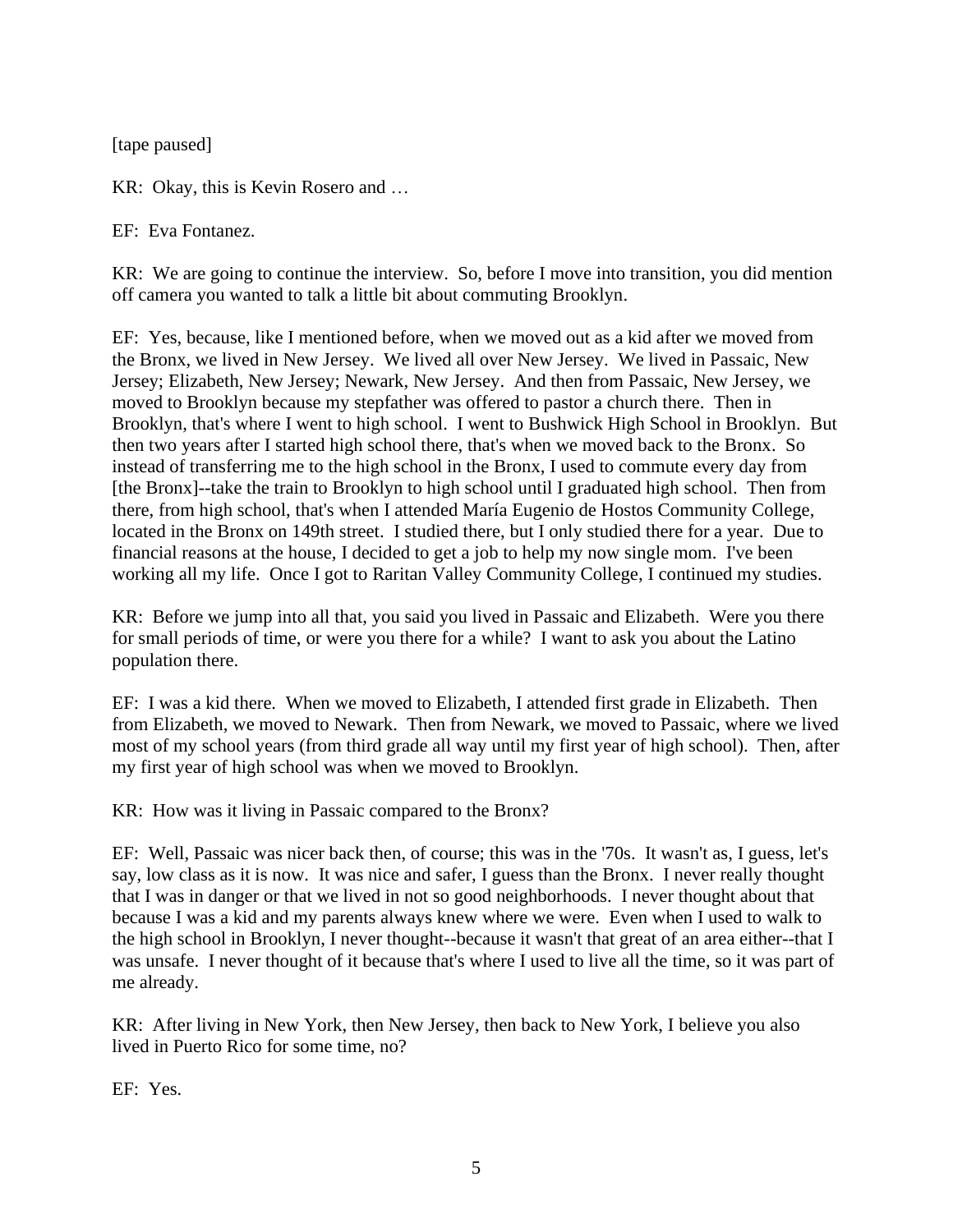KR: What happened? I don't know if it was after community college.

EF: Yes. This was back in 1980 because I left the college after a year.

KR: What did you study there, by the way?

EF: I studied business administration. The difference from the high school back then and the ones now, I had to choose a major when I was in high school back in the '70s. I always chose secretarial or business. Once you left high school, you were ready to work. It's almost like you didn't really need to go to college if you chose a major because you're already prepared. But I went to college, and I still studied business administration there for one year. I was the first one, out of my whole household, I was the first one out of my household to go to college. Due to some financial situations at my home, I had to postpone college and go to work. I worked for Memorial Sloan Kettering Cancer Center. While working there, my mom decided she wanted to move back to Puerto Rico to die where she was born. I had never been to Puerto Rico. I said, "Well, let's visit Puerto Rico first." So we visited, and then I fell in love with Puerto Rico. Then, my mom says, "Let's move to Puerto Rico." In 1980, we moved back to Puerto Rico.

#### KR: Where in Puerto Rico?

EF: In Las Piedras, Puerto Rico. Now, that was really different because we were living in the Bronx, in the city. Then, my mom wanted to live in Barrio Pueblito del Rio in Las Piedras, and that was pure country.

#### KR: Rural.

EF: Rural area. Where we lived, there were no phones. No phones! You had to drive to town to use a phone. We were raising chickens. We were raising pigs. I worked for a pharmaceutical company--a good job, but still, we were in the country and no phones. We barely had TV, two or three channels only, but I could almost say it was the best years of my life because I loved it. We lived there for nine years. My younger sister finished high school there. I enjoyed living over there. That's where I actually learned how to drive because I didn't bother learning how to drive in the Bronx because you could just hop on the subway or hop on the bus. In New York City, if you learned how to drive and you need to park your car on the street, that was a bitch because you had to move your car early in the morning to park it on the other side because they were going to do cleaning on that side. At any rate, that's why I never learned how to drive in New York. But once I got to Puerto Rico, the last bus, that little van that would take you up to where I lived, would stop at five o'clock in the afternoon. I would be out of luck. How would I get to my house? So that's when I said, "Well, I guess I need to learn how to drive."

KR: Who was with you when you moved?

EF: When I moved to Puerto Rico, my sister Rose. She's my youngest sister. She's the number eight in the family. She moved with us because she finished high school there, and then my sister Sonia and her son moved with us to Puerto Rico and, of course, my mom.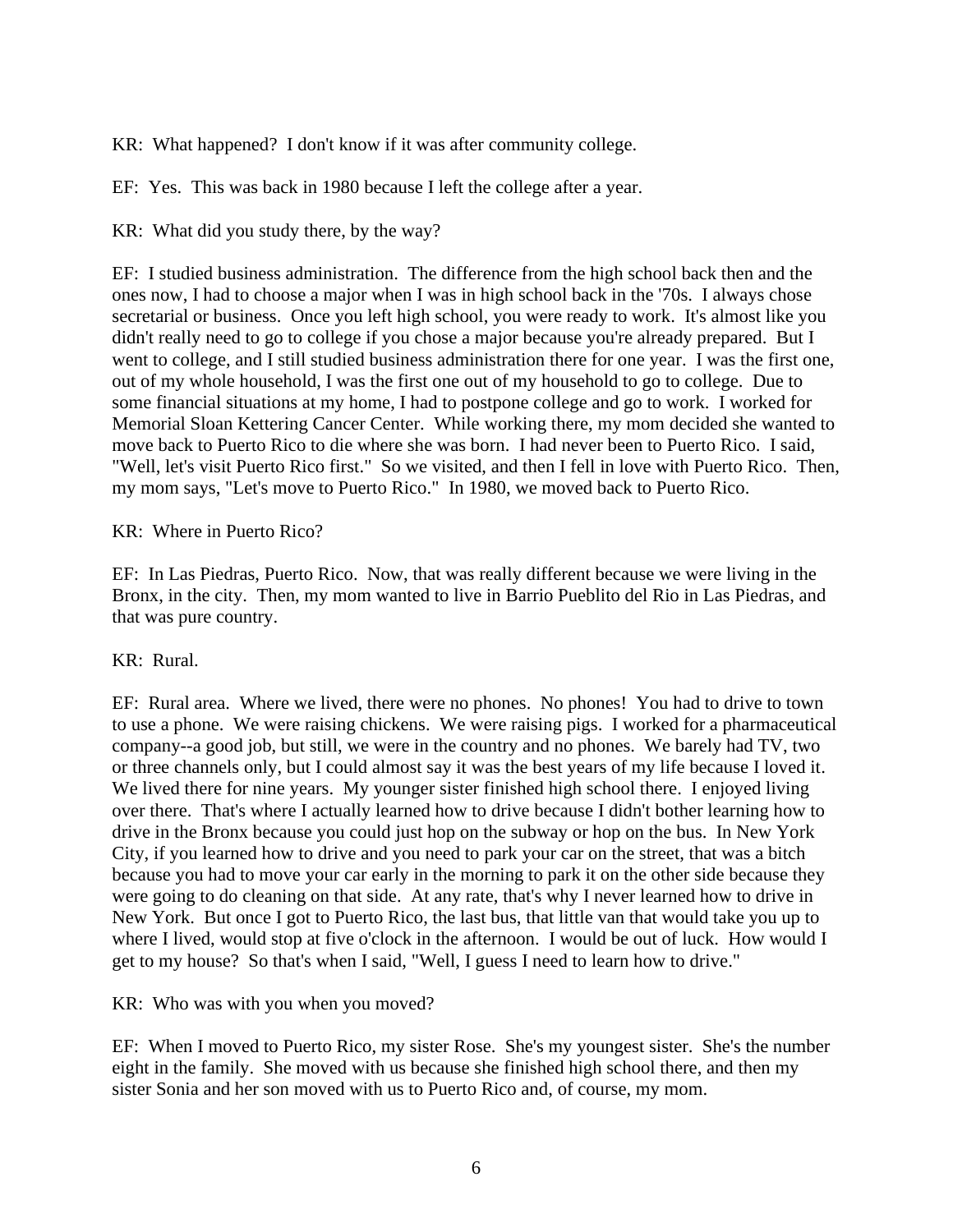KR: Can you describe the first moments when you got to Puerto Rico to actually live there? You mentioned a few of the differences, but what was the biggest culture shock from living in New Jersey and New York and living in Las Piedras, Puerto Rico?

EF: Well, the biggest thing, I think, was the transportation. If you didn't have a car, if you didn't know how to drive, it was really hard to get around because it was in the country. I lived up on a hill, and like I said before, there were no phones. There was no cell phones. At that time, there was no cell phones, but there were no house phones in that area. You would have to go to town. You would have to take a bus or something down to town to make a phone call there. The other thing was that since I was born in the Bronx and raised in the States, people noticed that I had an accent, an American accent, so they say. They used to think that I was antisocial because I spoke English every once in a while with my sisters, or they would listen to us speak English. So they would think we were antisocial, that we were stuck-up because we knew English, until they got to know us. After they got to know us, they loved us.

KR: How is the weather in New York and New Jersey compared to Puerto Rico?

EF: Well, Puerto Rico is always summer. It's always nice and warm, except during the tornado season and the storm season. But basically, it was warm all year round, and, of course, no snow, no winter. So, that was the difference.

KR: You mentioned you were there for nine years. What happened after the nine years?

EF: After the nine years, we decided to move back little by little. First of all, wherever my mom moved, the whole family moved. My mom was a strong and dominating woman. Even my sisters that were married to their husbands and had kids, they eventually followed my mom. So basically, almost the whole family moved to Puerto Rico, little by little, and then moved back to New Jersey as well.

KR: What happened to your stepdad during all this?

EF: My stepdad and my mom, by that time, they were separated. Well, they weren't even divorced; they had just gotten separated. So he went his own way, and my mom went her own way.

KR: He didn't keep in contact with you or your siblings?

EF: Well, yes, sort of. Yes, he did. He always called on us to find out how we were doing. But yes, he had separated from my mom.

KR: Going back to your mom moving, it's a good thing she didn't pass away in Puerto Rico. What made her go back to the States?

EF: Oh, yes. So then, after all the whole family was there, little by little, they were all coming back because my mom decided that she wanted to come back. So my mom, in those nine years,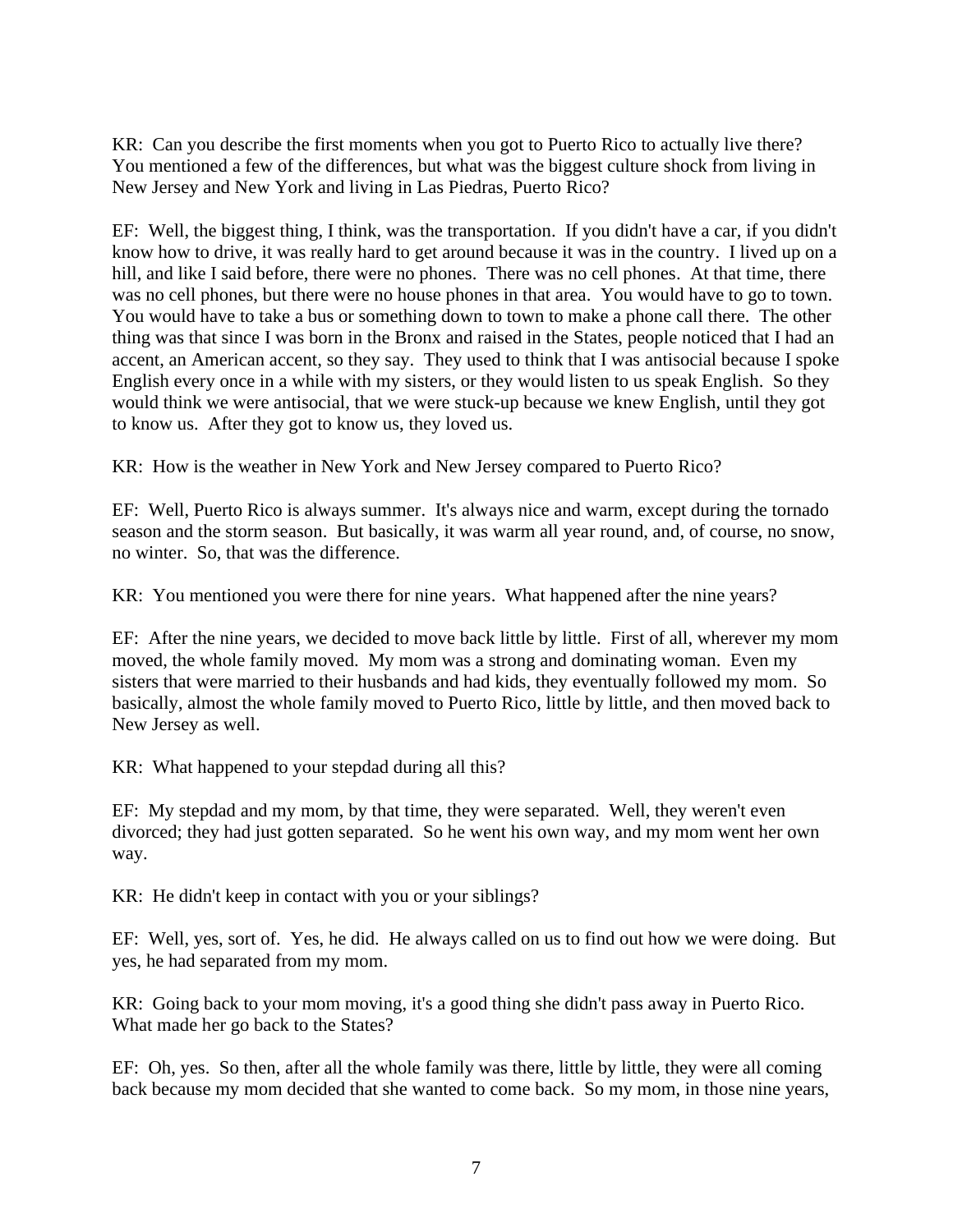she didn't pass away. She was missing New York or New Jersey. She was missing the States, so little by little--well, since Mom was going to be moving back, well, we were all moving back. We all moved back eventually, and when we moved back, we all moved back to Plainfield, New Jersey. In Plainfield, we all lived in one house, and then little by little, everyone got their own places. But all moved back because my mom decided to move back.

KR: How come to Plainfield and not back to the Bronx or Passaic or Elizabeth?

EF: Well, to Plainfield because one of my sisters was living in Plainfield, so that was our point of reference. She already had a place. We needed a place to get to, so we all went to her place. We all moved in with her.

KR: You know me; I'm from there. Where in Plainfield did you live, if you remember?

EF: West 7th Street.

KR: I was born there.

EF: I think it was 505 West 7th street.

KR: Wow.

EF: It was a big white house that was three stories high. It had many rooms. We all moved there.

KR: Yes, I was born on that street.

EF: Yes. There's a laundromat right before Clinton Avenue.

KR: Wow. I did not know that, and I've known you for how long?

EF: It was a real big house. Yes, we moved there. But then the house was getting too big for us, and then everybody else got their own little place.

KR: But still in Plainfield?

EF: Still in Plainfield. Then, while I was living in Plainfield, my mom decided to move to Connecticut. So then my sister Rose and I, we got our own little place, in Plainfield still. That's when I started working at Raritan Valley Community College. That was in 1990.

KR: Before we get into that, because that's interesting when you guys moved back from Puerto Rico to move to Plainfield, you said you had a sister living there. Do you know her story? I'm assuming she's from the Bronx. How did she come all the way to Plainfield out of all the cities in New Jersey?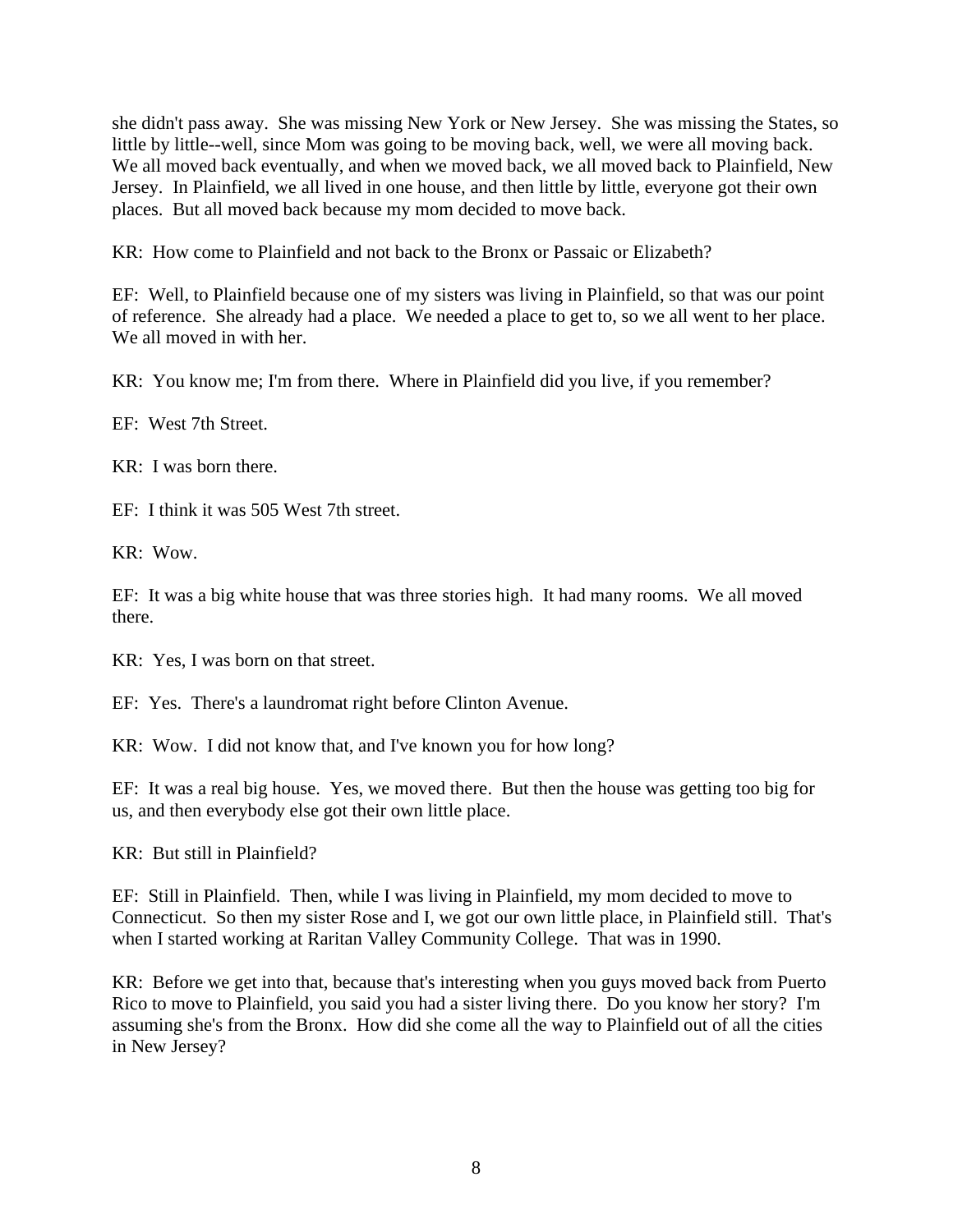EF: I really don't know how she got to Plainfield because we were living in Puerto Rico back then. I think she probably knew somebody. She had a friend or somebody told her about Plainfield. That's how she got to Plainfield.

KR: Now, going back to Raritan Valley Community College, what position did you apply for?

EF: This is interesting because I had been trying to land a job, and when I saw this job posted, it was a grant-based position for three years. It was only for three years, and I applied for it. It was a secretary job to work with young high school kids, a program that RVCC will help them succeed in order to prepare them for college. I was just going to be the secretary there. So I applied for it, and they hired me. The interesting part there, which I have mentioned to you, Kevin, before that, when I started working at Raritan Valley Community College in 1990, there was only one other Latina or Latino employee working there, and she was the secretary of the president. She wasn't that noticeable because she was always up in the president's office; not too many people knew her. I consider myself, basically, the first Latina staff person at Raritan Valley Community College. There weren't a whole lot of Latino students there when I got there. Sometimes I felt as though they would look at me like, "She's Latina."

KR: Have you ever felt discriminated against or anything like that for being Puerto Rican?

EF: I don't think it was discrimination. I think people were interested in what I had to say. They probably found my accent funny, I guess, the same thing like when I was in Puerto Rico and people noticed that I had an American accent. Here, when I talk here, everybody notices that, "Oh, this girl is a Puerto Rican from New York." They notice my accent, which I don't notice. I don't think I have an accent, but everybody says I have an accent. At any rate, I think that people were just curious, like, "I wonder what she eats. I wonder what her family is like." Because Somerset County and Raritan Valley Community College was basically a white community. There weren't too many African Americans employed there either. Once that other secretary left, I was the only Latina there, including staff and faculty. As of today, I think there's only one Latino professor, a Puerto Rican professor at Raritan, as far as I know, and no Latino advisors.

KR: So after the secretary of the president left, you were like the Hispanic ...

EF: The only Hispanic person there.

KR: This was in 1990 when she left?

EF: 1990, '91, yes. The '90s.

KR: Going back to Raritan Valley Community College, did you work in other departments?

EF: I worked at Raritan Valley. It was supposed to be a three-year position, and I ended up working there for twenty-five years. In those twenty-five years, I worked in ten different departments. Then, a little after I started working there--I think it was one or two years later, probably two years later--well, they were looking for a secretary for the student activities department. I told my sister to apply, my sister Rose. She applied for that job, and she got the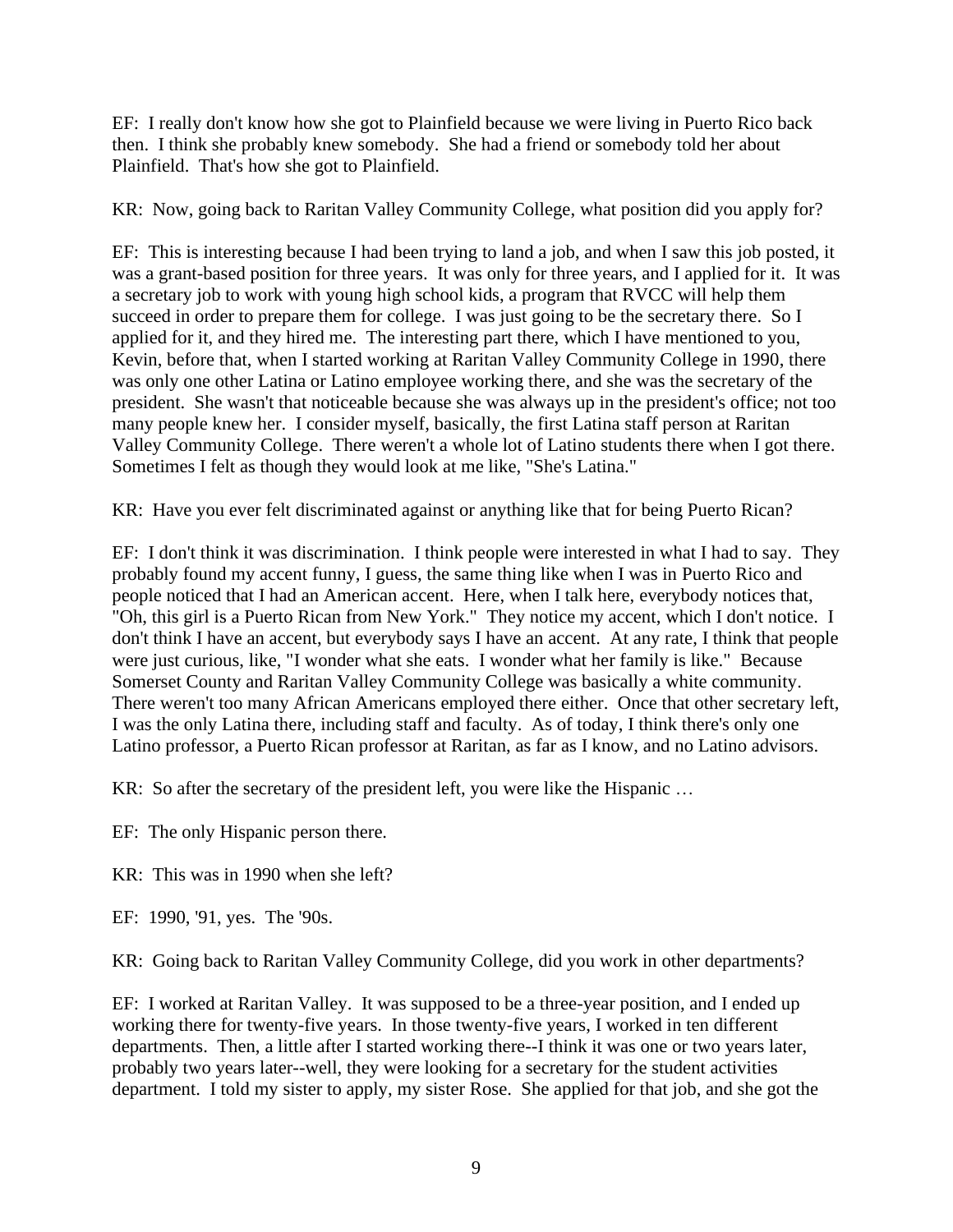job. She ended up being secretary of the president. She ended up being secretary of the vice president. Lo and behold, she's still there. I think she's now twenty-six, twenty-seven years.

KR: Wow.

EF: Yes, she's been there twenty-six years, I think, now, or twenty-seven. While we were there, there was a great need to help the Latino students. I don't know if you want me to talk about the Latino students. When they met us, they would come to our offices for help.

KR: Before you touch on that, what was your favorite or most fulfilling department that you remember working in of all the ten departments?

EF: I loved working for--my two favorite departments, I guess, would be Student Activities, and I liked working for the Dean of Multicultural Affairs. But I think Student Activities was one of my favorites because I was able to work more with the students and also with the different clubs, organizations. I loved working with those when I was an Administrative Assistant to the Assistant Dean of Student Affairs. We worked with the Student Activities division.

KR: Besides working at RVCC, were you involved in other activities with students or groups at the college?

EF: When I first started working there, of course, I worked with the grant program. Then I worked with career services. I remember once a girl coming in because she saw that they had so many clubs, for the African American students, the Christian fellowship club, etc. She was Hispanic, and she goes, "I wonder why they don't have a club for Hispanics?" Then I said, "Well, are there a lot of Hispanics?" I wasn't sure how many Hispanics. "Well, I have a lot of Hispanic friends." I said, "Well, I think you should check with Student Activities." So then they told her, "You need to get a signup sheet, and if you get at least ten students, Latino students that want to be in the club, once you get the Latino students, you need to get an advisor." So, she went around looking for an advisor, and lo and behold, being the only Latina at Raritan, she comes and she asks me if I was interested. I said, "Well, yes, what do I need to do?" So then she says, "Oh, you need to sign this form."

So we started the club with ten students, and we would meet every Tuesday and Thursday. Then, I remember, I said, "Okay. We can't call ourselves 'the Latino Club.' We need to get something catchy." So we voted on that, and this one girl said, "Why don't we call ourselves the Orgullo Latino Club?" I always remember the girl--I can't remember her name, but I can remember saying, "I think that's a cool name." So that was in 1993 that we started the Orgullo Latino Club, and it's still active. It's 2018, and it's been a strong club, and we won several awards. That's when Raritan Valley Community College, as a whole, got to learn more about the Latino culture, and not only Puerto Ricans but Ecuadorians, Colombians, Cubans, Peruvians, Paraguayos, Hondureños. We learned that there was even, at times, diversity among the Latinos, like our differences in our foods, different cultures, different religions, different holidays, and how we celebrate different things. We just bonded, and it was just an amazing club. It was an amazing club. OLC was the one who introduced Hispanic Heritage Month to RVCC.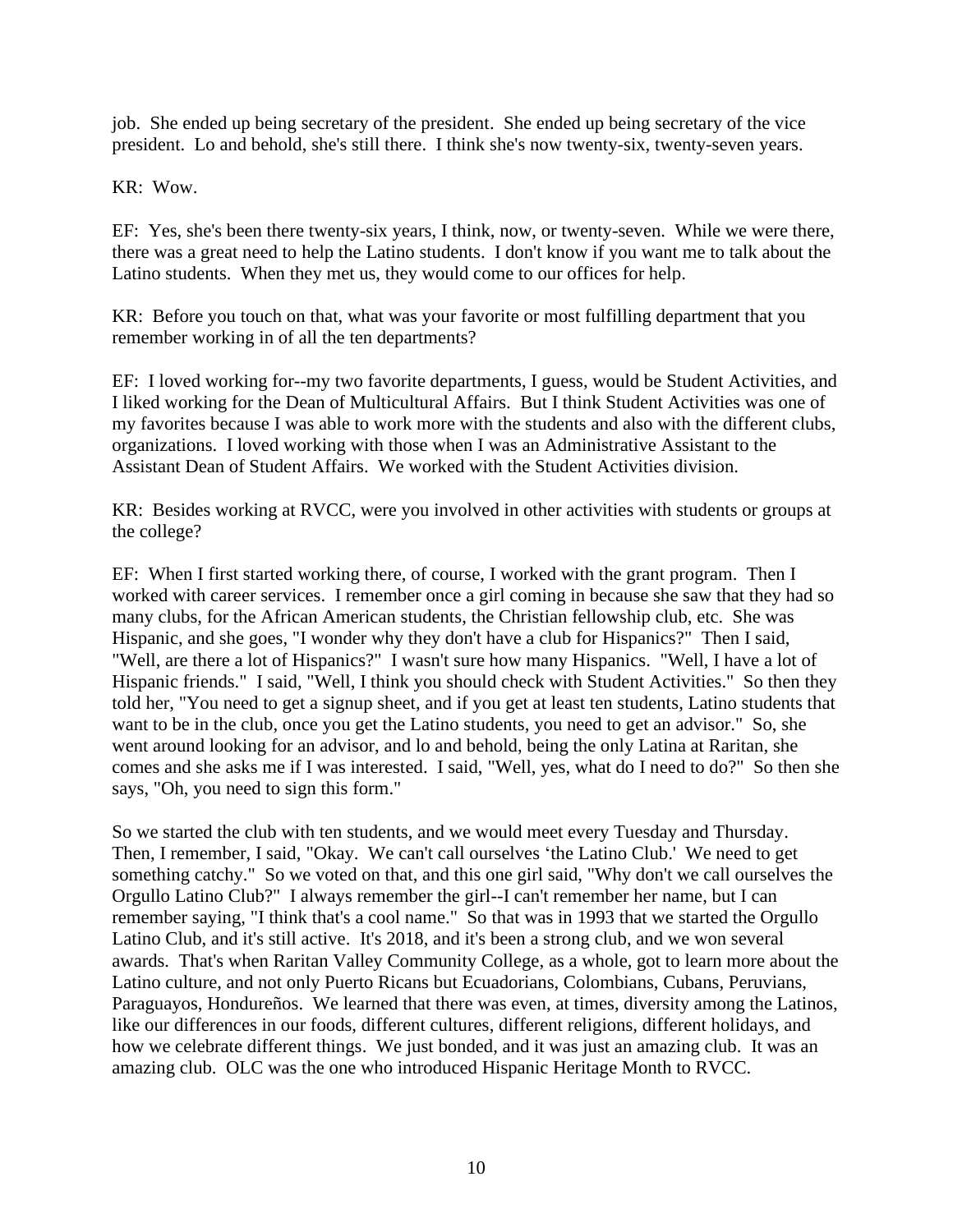#### KR: What did you guys do?

EF: Well, it was interesting because, at that time, my sister was already working at the college, so she and I actually were the ones that started it.

#### KR: Was she a co-advisor?

EF: Yes, we were co-advisors, and we used to do different events. We used to do fundraisers, and we did cultural trips. I remember taking them to Washington, DC, to see the Lincoln Memorial. A lot of these kids had never visited out of the state, and some of them didn't have papers, so they never dared to go out of the state or anything. That was their first time ever seeing things like that, and going into museums in Washington to see the holocaust museum [United States Holocaust Memorial Museum]. It was the best part of my job. In all the years that I worked at Raritan, I think what kept me at Raritan all those years was Orgullo Latino (OLC). Because that was my passion. I've always enjoyed working with the youth. I have thirty-something nephews and nieces, and I helped raise a lot of them. I never had kids of my own. My passion has always been working with young kids, getting them out of trouble, and that's what I enjoy the most.

KR: Can you talk to me a little bit about how you got them out of trouble with the club?

EF: With the club? Okay.

KR: Or just by you yourself.

EF: Well, I'm a strong person. I'm straightforward, and I call them as I see them. I remember once we were meeting in the club, and I remember this student saying, "I'm lucky that I'm here because my parents didn't want me to come to school. My parents wanted me just to graduate high school, and that was good enough." So then, we were talking, and then I asked, "Well, who told you?" He said, "Well, my friend told me to come to RVCC." So that's when I said, "Wouldn't it be great if we could set up a program that you guys could tell other kids from other high schools, other Latinos kids that are high-risk, about the college?" So, how are we going to do this? Then we said, "Yes, because nobody listens to their parents. Their parents could turn blue in their faces and tell them things, but they'll pay more attention to a friend, a buddy of theirs, than to their parents."

Then, that's when the CRECER program started. My sister and I thought of the name, and it was CRECER, the word *crecer*, which means to grow, but the acronym C-R-E-C-E-R stands for caring, reaching, educating, connecting, enriching, and reaping. That's where the CRECER program started, which started in 1996. That program was a one-day college experience. We would choose high schools. We first started with Bound Brook High School and North Plainfield high school. They chose fifteen Latino students, high-risk kids from each school, and we brought them to Raritan Valley. We bused them. We made t-shirts. We brought them in. We gave them breakfast. We gave them lunch. We had motivational speakers. Then our OLC students were their mentors. Our students would sit with them and tell them about their experiences. Then, from those fifteen students, the following year, we had more and more. It is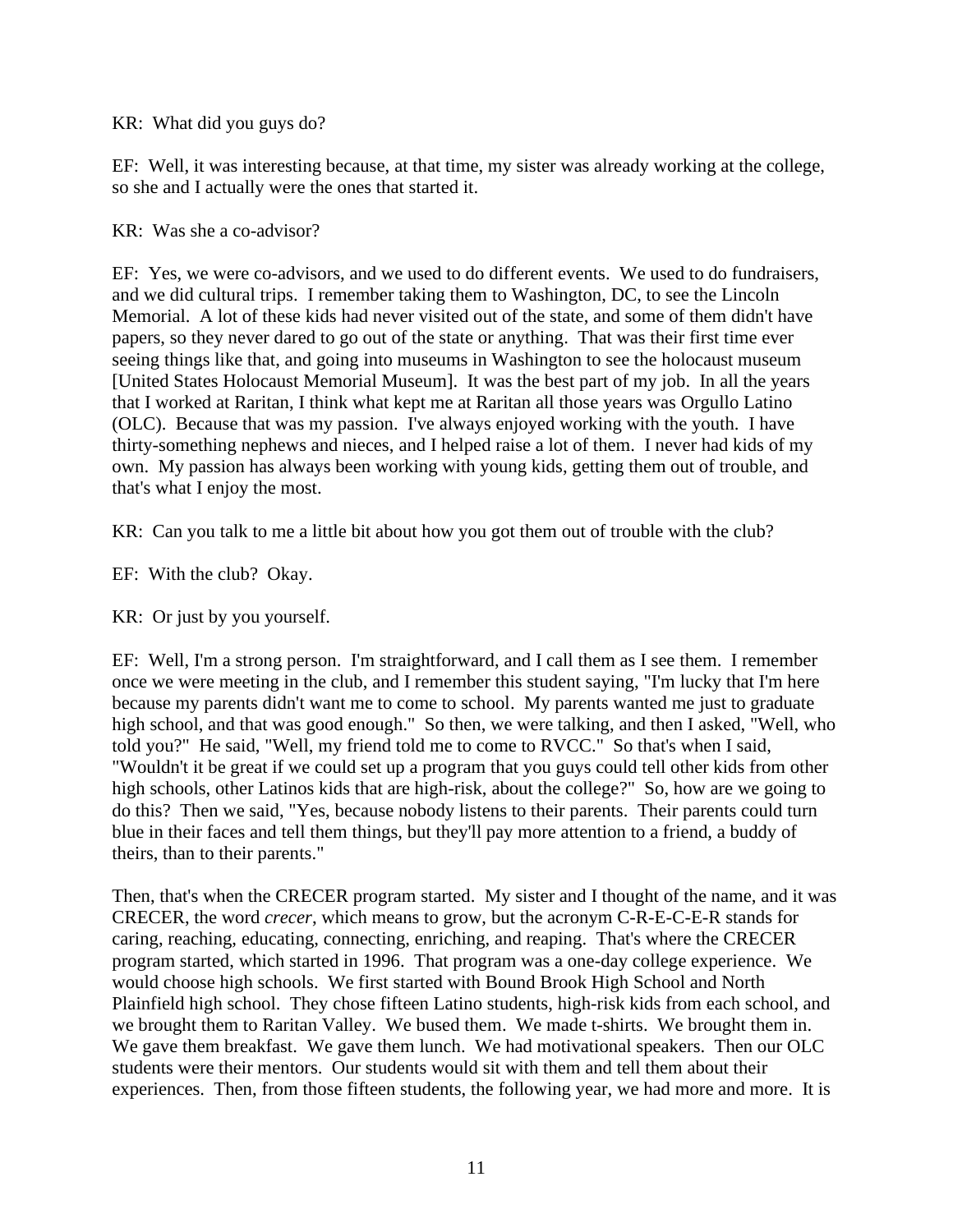2018, and CRECER is still going strong. There's been times that we had over two-hundred highrisk from probably eight, ten high schools, different high schools, come and attend Raritan Valley's Orgullo Latino's CRECER program. Many of those students have come to RVCC the following semester, attended their college, and many of them have become successful.

KR: Do you know any that you remember personally that you can maybe speak briefly about that went to the CRECER program when they were in high school and then went to Raritan? Do you keep in contact with them now? What are they doing?

EF: Yes.

KR: Anybody that stands out.

EF: Well, there's one student. This one student always gets me emotional because he was so high-risk at high school.

KR: By "high-risk," what do you mean?

EF: High risk. He wasn't a well-behaved student. He wouldn't care about his studies. He was a Mexican student. He studied at North Plainfield High School, and he was not even allowed to march at graduation in his high school, but he decided, "Let me go to Raritan." No, there was a bus trip, a CRECER program bus trip. He wanted just to go on the bus trip, so he went to the bus trip, just a day off from school. There, he sat in the CRECER program, but then he decided to attend Raritan. The only reason he attended Raritan was because they were going to give him financial aid, and he would get that money. That's the only reason. So then he went to Raritan, and when he went to Raritan, he stumbled onto the Orgullo Latino Club meeting, OLC. He stumbled there and decided to join. He saw that we were having fun and whatever, and he made friends there. But all he wanted to do was to hang out and hang out until one day, he met one of the girls that had attended the CRECER program before--her name was Candy. Well, she showed him some of her artwork. He noticed that she was doing some artwork, and she said that that was her major. Then he goes, "Oh, I like to draw." So then she started talking to him, and he started getting more interested in the artwork.

So he always attended the meetings. I remember one time--every year, Student Activities always gave out awards. He always attended the meetings. I nominated him to be student of the year of all the different clubs. You would nominate them, hoping that they win, but they would not always win. So I remember the day of the awards banquet, he didn't attend. But that day, they said, "Okay, so the winner of this year's student award goes to," and they named him. They mentioned his name. He wasn't there, but then I texted him and showed him the award that he got. He came to my office to pick up the award. This was a tough kid. He thought he was all that; he was really macho. I remember him sitting in my office, and he started crying. He goes, "I never won anything in my life." That's when he told me that he didn't even march at graduation because they didn't let him march. I said, "But your parents must be proud of you." "No, my parents don't want me to come to college. I come to college to get out of my house because my father just wants me to be a landscaper like every other Mexican. That's what he does, and I don't want to do that. I just want to get out of the house. That's the only reason I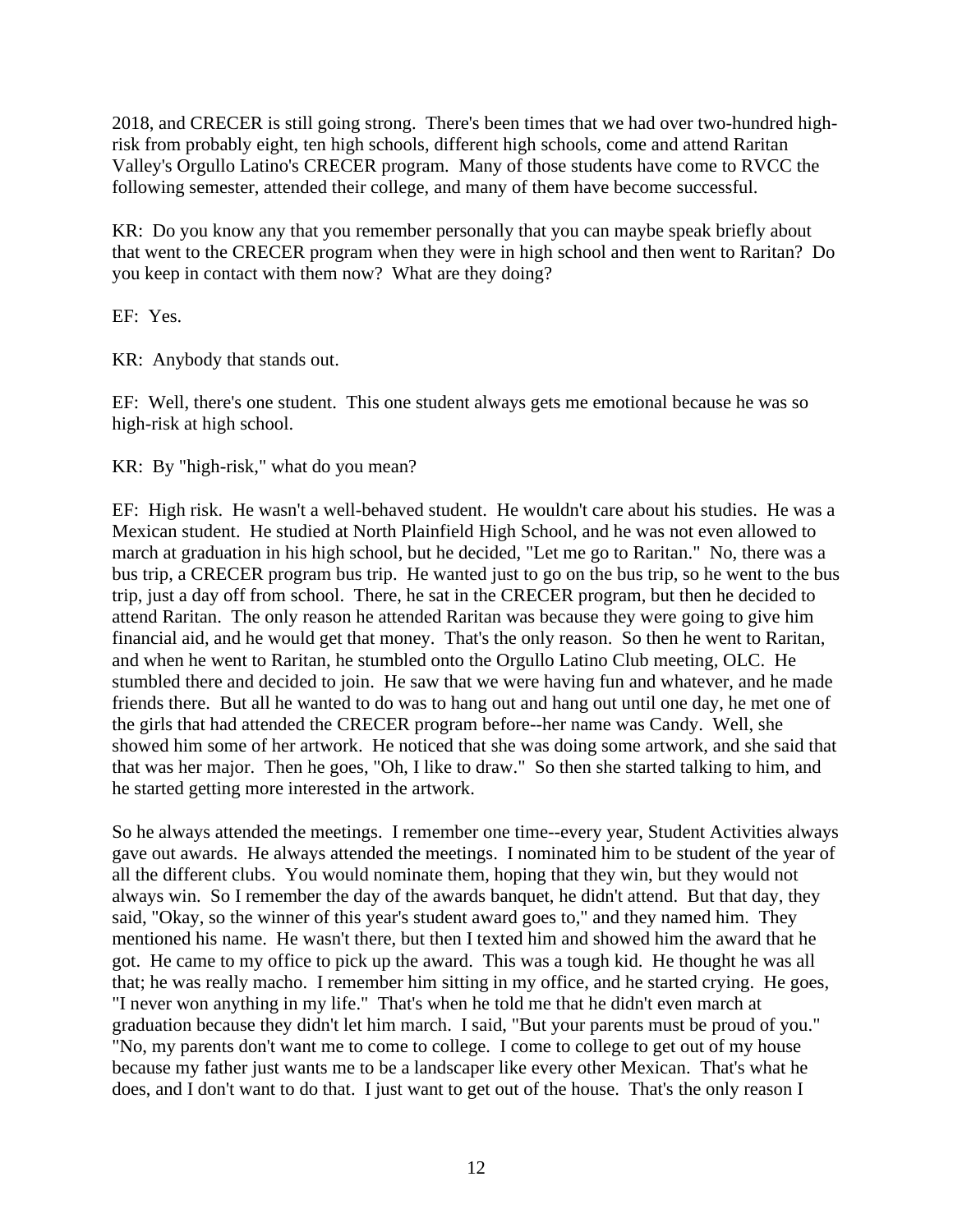came to Raritan." Now, he was studying graphic design. Then, a couple of weeks later, he comes to me and says, "Next year, I graduate." I think that was one of the happiest days of my life because he was not interested in school at all, and he graduated and he got accepted into a school of the Art Institute of Chicago. But then he couldn't afford it. He started there, but then he decided to come back to New Jersey and finish at William Paterson University, where he got his bachelor's degree. I have him on my Facebook and I haven't been in contact with him lately, but I know that he's doing what he wants to do.

KR: I'm sure he's very grateful.

EF: Yes. I keep all these students on my Facebook, and I try to keep in touch with them as much as possible. But there are so many, and this is only one of so many stories about this CRECER program and Orgullo Latino, and students mentoring other students, their peers. We have--what's her name from Bridgewater, Nicole. She said that she just wanted to graduate from high school, and a couple of years ago, she graduated from Rutgers after she had finished at Raritan. There's so many that have gone to NJIT [New Jersey Institute of Technology], Rutgers Business School, and are now working in Manhattan with big accounting firms. That was my passion, and it's still my passion, and that's why I always keep in touch with them.

KR: From the club starting in 1993 and the CRECER program starting in '96--with the CRECER program, you said you have motivational speakers. Can you give a brief list that anybody that stands out from all the years that you were there?

EF: Well, I remember the first motivational speaker we had for the CRECER program was our former president back in '96. His name was Cary Israel.

KR: President of the club or the school?

EF: The president of the college. He was awesome. In my book, he's the best president that we've ever had. I still keep in contact with him. He helped mentor a lot of these students, like the student who was our first president of the club. His name was Eddy Mayen. Eddy Mayen actually worked with the governor's office. I'm not sure if he's still there, but he's had his own businesses, too. He worked closely with Chris Christie, Governor Christie. We also had New Jersey Senator Teresa Ruiz speak to our students at one of our CRECER programs. There were a couple of years, and then we had Lisa Matos, journalist and reporter. She's from Channel 11 News, [and] she's still there. She actually lives in Plainfield.

KR: Wow.

EF: She came once to speak at the CRECER program. She was awesome, too. She gives the news on Channel 11 WPIX news, and she came. Let's see. Right off the top of my head, I can't remember, but we did have great speakers come. Not only that but sometimes--we didn't have to get these big popular famous people. We would bring back students like Sam Palacios. He was one of the Orgullo Latino students.

KR: Who was he?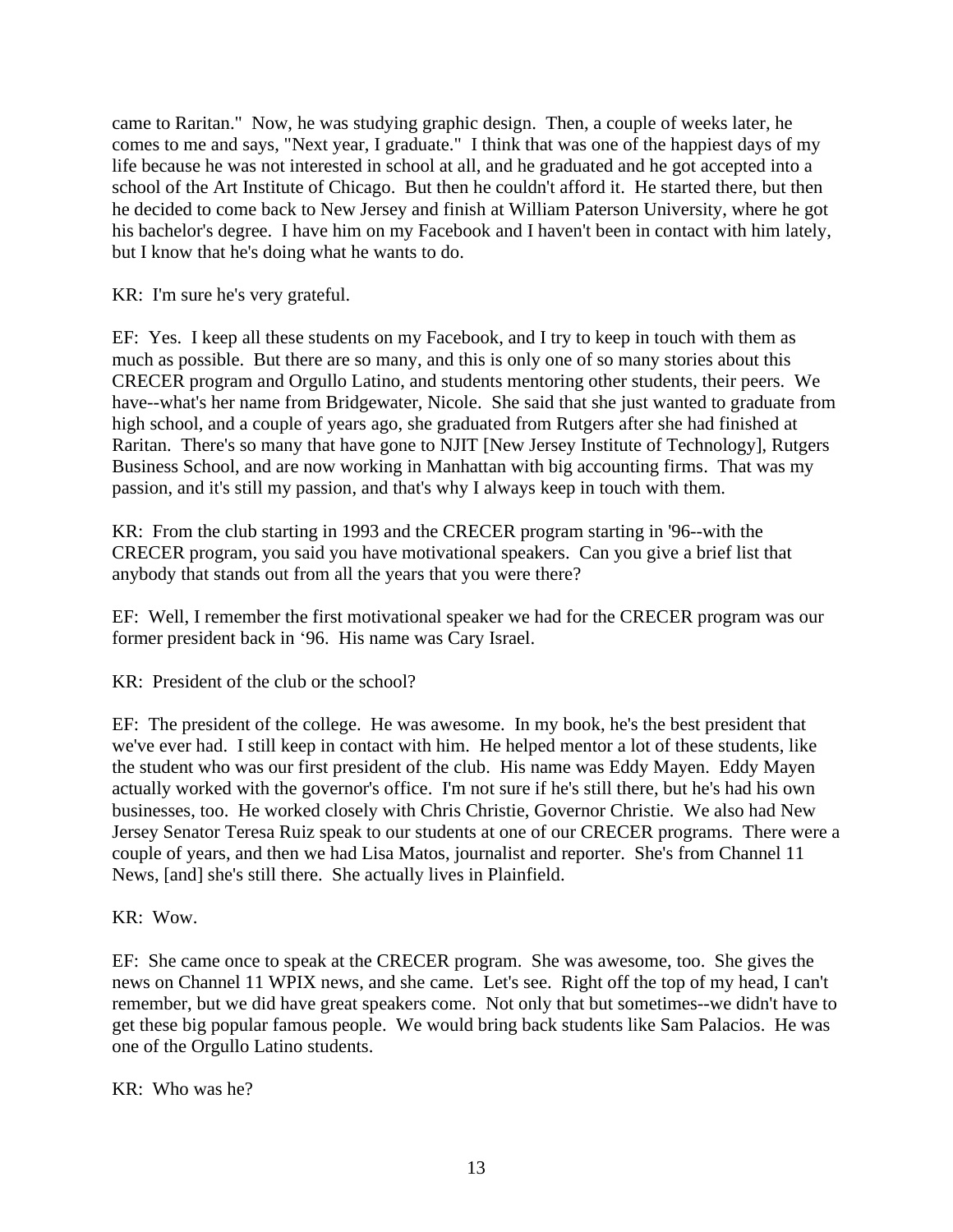EF: Actually, he didn't have papers while he was at Raritan Valley Community College, and even after he went to Rutgers Business School, he still didn't have papers.

KR: Did he come to the CRECER program when he was in high school, or was he a member of the club?

EF: No, because he was from Plainfield High School. We could only invite people from the county. Plainfield High School is from Middlesex County.

KR: Union County.

EF: Yes, from Union County. When he was at Raritan, he was president of Orgullo Latino, and he paid his way, all Raritan Valley, because he didn't have money. He was undocumented. After that, he got accepted at Rutgers Business School, and he paid his way all the way until he graduated from there. Now he's working at Ernst and Young accounting firm in New York City. Since then, he's been married. He's living the American Dream. We have brought him back, and he has spoken to our high school students from the CRECER program and motivated them. He's always available. He's always available. Even his sister came from Mexico to study at Raritan, and she became president of Orgullo Latino. She's another one. All these kids, they're not kids anymore; they're adults, but they're all like my kids, and I still keep in contact with them. They have incredible stories. I could write a book of all these stories, these success stories.

KR: I was part of the club as well, and I know how important it is. Besides CRECER, what other events or activities did the club do?

EF: Well, the first time that Hispanic Heritage Month was ever celebrated at Raritan Valley Community College was because of Orgullo Latino Club celebrated it. That was the first time that anybody had ever celebrated Hispanic Heritage Month at Raritan. Not only that, the CRECER program discovered that there were a lot of undocumented high school kids that didn't dare attend Raritan because they weren't going to get financial aid money for the school and had the impression they were not allowed to attend college.

#### KR: Like four-year schools?

EF: To study at any school and to pay their tuition. That was a hardship on them. So one of the projects that Orgullo Latino worked on was the CRECER scholarship program. I remember that was when my other sister Maggie used to work at the college. She started that component of the CRECER program. So we would do fundraisers to raise money to offer scholarships to CRECER students. They would have to write an essay, and they would have to get recommendation letters. Then OLC would choose which students would get the scholarship, depending on how much money we had raised that year. They would get four-hundred, fivehundred-dollar scholarships, or two-hundred, anything to help them. They would then come to Raritan. We always tried to choose the undocumented students and/or those with the most need.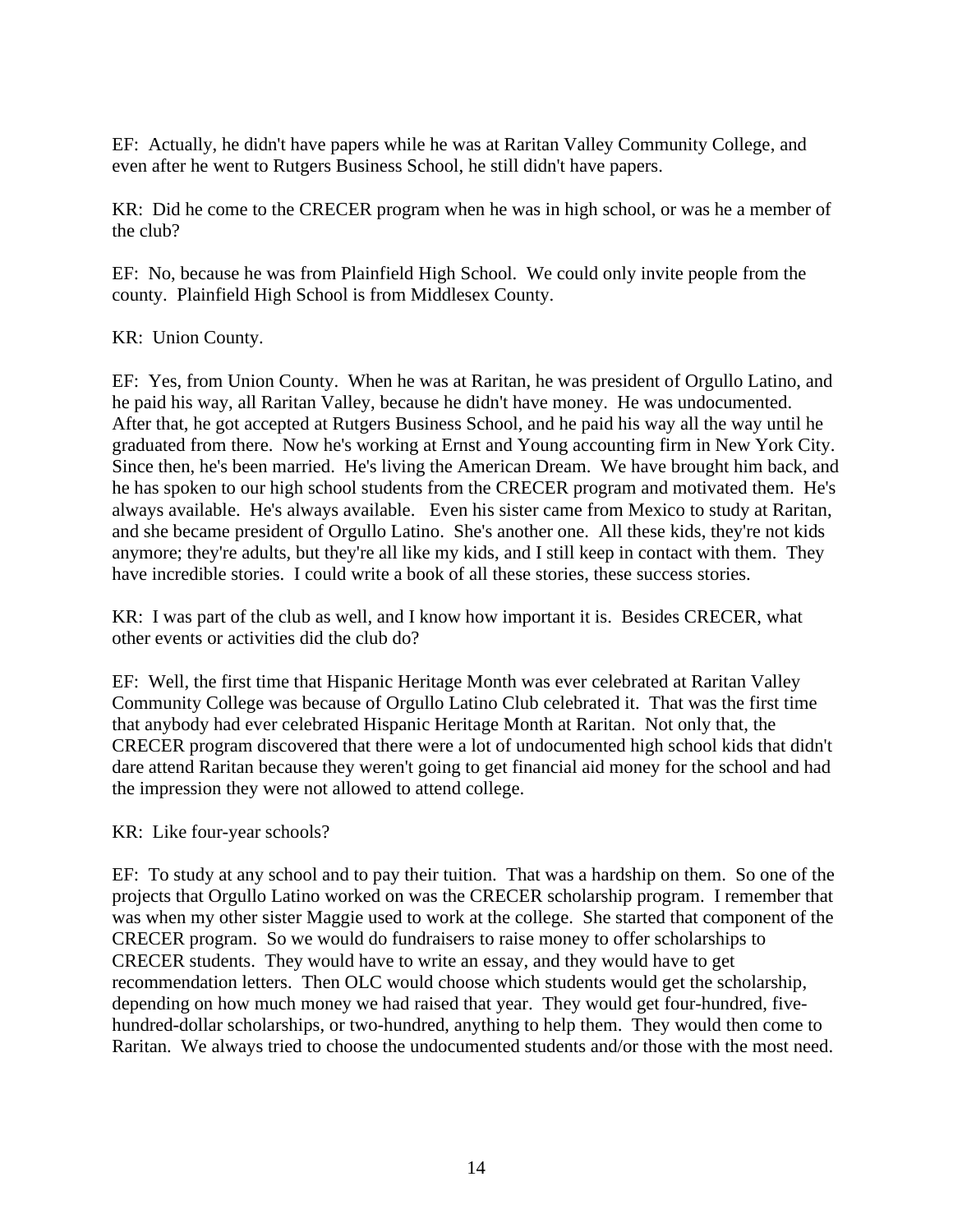KR: Of course. Starting off, you said it was fifteen students from North Plainfield High School and fifteen from Bound Brook. But then, at one point, you had, at the most, more than twohundred students. What other high schools in Somerset and Hunterdon County do you remember that would come to the program?

EF: We had Hunterdon Central, which is in Flemington; Bound Brook; Hillsborough; North Plainfield; Somerset Tech; Franklin; and Manville.

KR: How did it increase? Did they reach out to you, or did you guys reach out to them to get more Latino students?

EF: The interesting thing with the CRECER program, we created it as a pilot, not knowing it would succeed. It was only supposed to be a one-day thing. We didn't think it was going to last this long. I remember back then, the Dean of Students, Nancy Jordan, a week after we did the first CRECER program, had a visit from the superintendent of schools and the principals of North Plainfield and Bound Brook High Schools. They came to visit her, and she called me to her office and she told me, "Eva, you need to meet these people." She then introduced me to them, and she says, "Eva is the adviser for Orgullo Latino and is responsible for the CRECER program." That was back in '96. The principal of North Plainfield High School said that there were high-risk kids who attended CRECER. He said, "I want to thank whoever was responsible for the program that you guys had last week because the kids that went were really high risk. When they came back from the CRECER program, they immediately went to the career services counselor, and they asked what do they need to do to get to college. This was really shocking to us, and we just wanted to know how we could help."

We told them, "We funded this ourselves. The students put in the money for the busing and everything. We're just doing it because we want to help these Latinos that are high risk. We want them to get educated." They were so impressed. I don't know if I still have that letter that they had written me, but that was payment for itself, just for them to realize that there was a change. That's when we said, "Okay, you know what? We're going to do this bigger and better," and that's when Dean Nancy Jordan really helped us fund this. She made sure that Student Activities would pay for the busing and to make sure that these kids would come for this one-day experience. She was a great help to us because she would make sure that RVCC would pay for this, not only fundraising, but that they would pay the bulk of it. President Cary Israel also assisted in funding CRECER. Thank God it's still going on. I'm so proud. I have kept every tshirt from every CRECER program.

KR: Like I said, besides the CRECER program, what other events did you guys do?

EF: Besides Hispanic Heritage Month, and we did a lot of different events. We would do different dances. There was a lot of fundraising. Almost all of our events were fundraising, and basically, it was all for the CRECER program. We would do dances for Halloween or for the Cinco de Mayo celebration. Then when I started working in the Multicultural Affairs office, we did a lot of different events. We would bring in speakers. We once brought in Edwin Pagán Bonilla. He worked for the legislation in Puerto Rico, and he was in favor of making Puerto Rico the 51st state. He brought up a very controversial speech because he talked about Puerto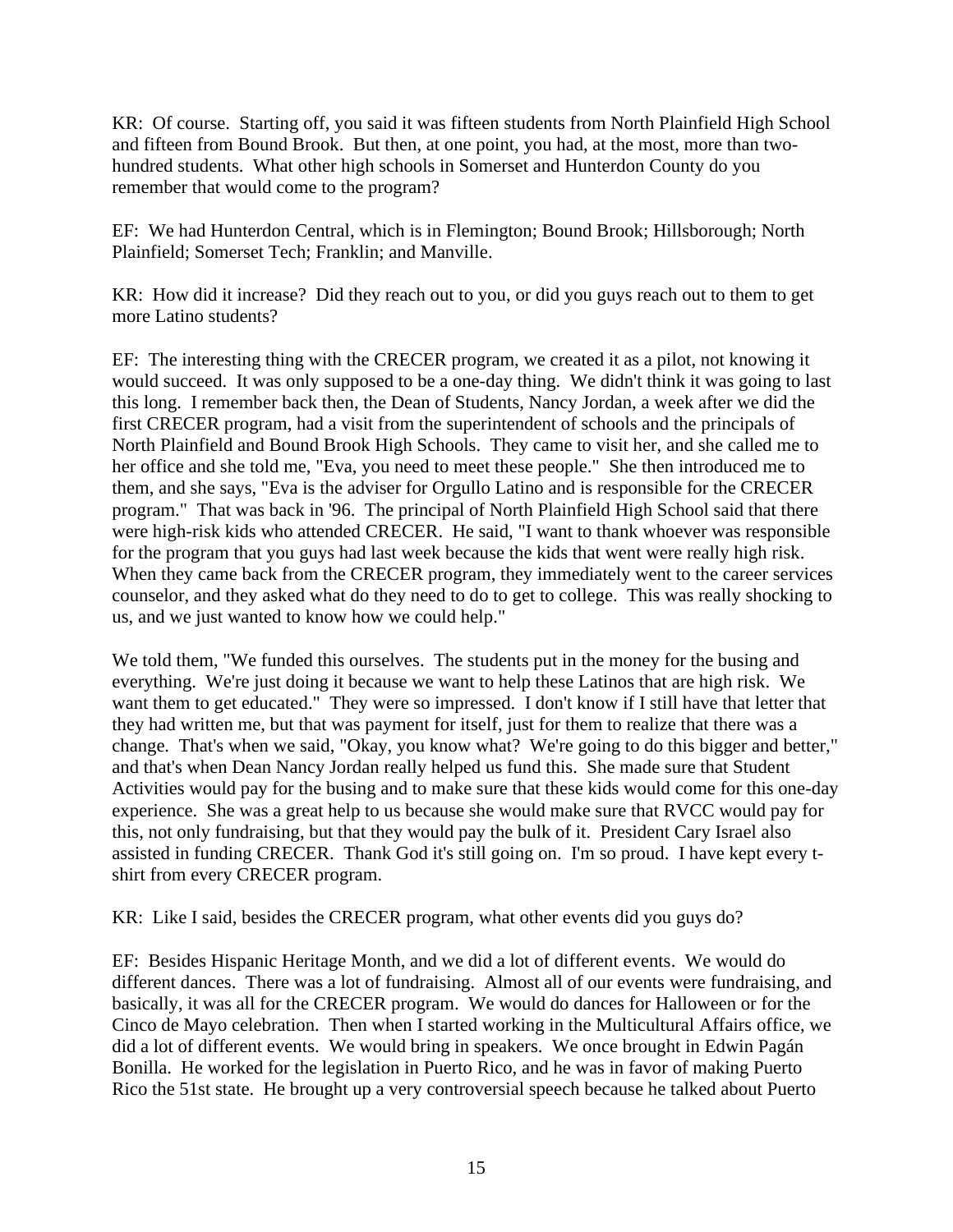Rico being the "Apartheid" of this generation. It was very well attended, and there was some controversy with some people, but he backed it up. He backed up his information.

KR: Maybe you could speak a little bit about the *Proyecto Paz* program because I actually thought that it was, in addition to CRECER, very moving.

EF: "*Proyecto Paz*" (Peace Project) was a great project. It was OLC's holiday event. We went caroling to the hospital. OLC would buy holiday cards. The students would sign them all and we just used to write it was from the Orgullo Latino, wishing them happy holidays. We purchased beautiful poinsettias and, at times, we used to get them these little angels and then we would go Christmas caroling to the hospital to bring some joy to the elderly and terminally-ill patients. They would cry with joy all the time.

### KR: Which hospital?

EF: We went to Hunterdon Medical Center in Flemington. We would go up and down the hallways, caroling to these people that probably didn't have too many days left to live. Their families weren't even visiting them. That was so fulfilling and so much fun. Sometimes they used to call us into their rooms, and they would tell us that they liked the song *Silent Night*, and we would sing *Silent Night*. They would be crying, and we would give them those poinsettias and angels with the card. They would just bless us. Then, at one point, we added another piece to that *Proyecto Paz* because then we were thinking, "Okay, we're doing that for Hunterdon County. Now let's see what we could do for Somerset County."

We decided to do a collection for the homeless shelter in Somerville, New Jersey, "The Agape House." OLC collected so much stuff. We began in the fall semester all the way through the month of December. Then, OLC students took all those boxes full of clothes, blankets, socks, toys, and sundries to the Agape House.

Everyone and anyone would donate. We would put boxes out around the college, and people would just drop in their donations, either toys for the kids, blankets, gloves, hats. Once, we tried to do a coat drive, too. We would have boxes and boxes, and we would do this on a day off. The students from Orgullo Latino would get in their cars, and we would all meet up at the Agape House. Then we would go, and we would take these boxes full of all this good stuff with them, and they would be so surprised. Then, that same day, either right after the Agape house or right after the Hunterdon Medical Center, then we would drive to Flemington, and we would do the caroling. After we did those things, we would have our holiday lunch or whatever at a restaurant. We ended the year in a great way.

KR: A lot of these events were a tradition, right? You did it year after year.

EF: It was tradition, and everybody looked forward to it. The people at the hospital would call me up, and they would say, "So what day are you guys coming?"

KR: So they expected you guys?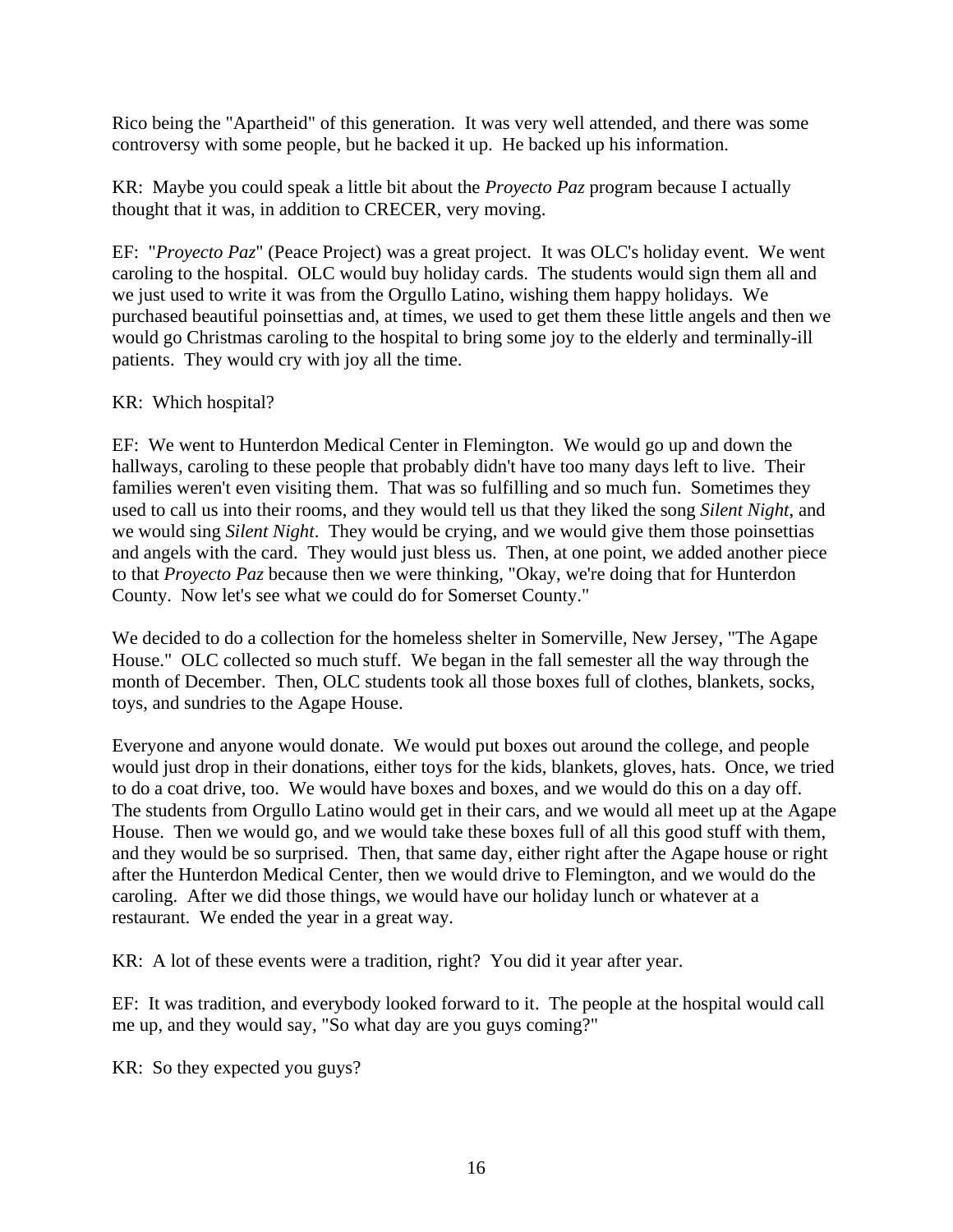EF: Yes. They always expected us to go, and it was great. We were all dressed in holiday colors, and we would carol. Not all of us could sing. Not all of us could carry a tune, but hey, they enjoyed it. At least we tried.

KR: I'm sure it was the thought that counted.

EF: We got an "A" for effort. It was great. It would always bring so much joy to the patients and to us.

KR: Now, still on the club, but not so much the events--years after you guys started Orgullo Latino club in '93--because a lot of these events--it sounds like being involved and doing positive stuff for the community and for themselves. Did you ever have students ever reach out to you or maybe want to speak to the club, or a thank you? They wanted to touch base on their success based on being in your club, or going to your events, things like that? Have you ever had students say thank you for the events or for the club? How has Orgullo Latino contributed to former OLC students' success, if anyone has ever told you, or maybe with connections?

EF: Well, the students have always come back and told me individually. I've had students that, when they found out that I decided to retire--when I decided to retire in 2015, after twenty-five years at Raritan, a lot of them were upset. I have them all on my Facebook, and I always try to check to see what they're doing, if they are posting anything, even though Facebook now, somehow, is a little outdated because now they're going to Snapchat or Instagram or whatnot. But I always try to keep up with them. Yes, I have students--just today, I met up with Laura and you, Kevin, and we went for breakfast. So we're there at eight o'clock in the morning. We get out of there almost at 12:30, almost lunchtime. We were just chitchatting because we had so much to catch up on, "So what are you guys doing? When are you guys graduating? What are you going to do after graduation?" It's like mother hen, trying to make sure that they're going in the right direction. Then yesterday, Mark messaged me on Facebook that he wants to get together. That's another one that I need to check up on, so many, so little time, at times.

I was telling Kevin I was in Puerto Rico recently. I go into this bakery, this nice bakery in Puerto Rico. Like I do everywhere I go, I check in, and I take a picture where I am. Then one of my former students from 2002-2003, she writes, "*Gracias por patrocinarnos*. Thanks for coming to my business, giving us your business." I tell her, "What? You own this place, you and Brahiam?" Because they were students of mine in Orgullo Latino, and they said, "Oh, yes. We own this place." I said, "Oh, my God." I hadn't seen them in ten years. I told them, "I need to meet up with you," and we set up a time. We just hugged so tight. I was so happy to see Brahiam. Mariela and Brahiam actually met in the Orgullo Latino Club. Brahiam transferred to Miami to the University of Miami, and Mariela transferred to the University in Puerto Rico. Before they left, they had gotten engaged. After they graduated, they had gotten married. So when I saw Mariela in Puerto Rico, at their bakery, I told her, "Oh, my God!" We're in the middle of the business, and she's telling everybody in the business, "If it wasn't for her, I would have never met Brahiam, I would have never had my two kids." She was just telling everybody how Orgullo Latino was what brought them together. I said, "Well, yes. I guess Orgullo Latino makes love connections as well." It was so great. I was so proud of their business, and it's booming. Oh, my God, a total success.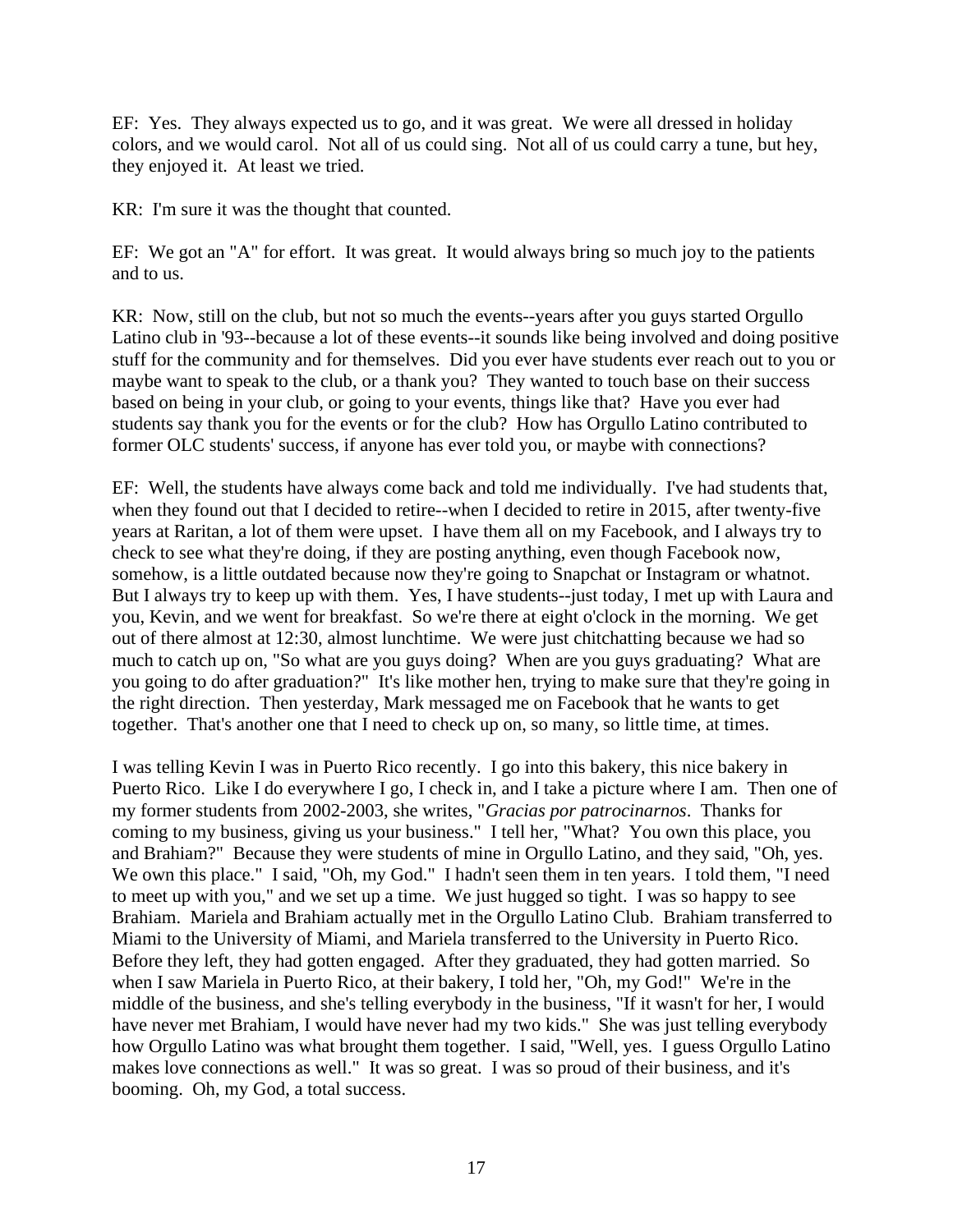KR: When you started the club in the '93, compared to your last days in 2015, how had it grown? For example, has it been a diversity of different Hispanic countries? Also, is the club Hispanic-based only, like only if you're Hispanic, you can join?

EF: No. What started happening with Orgullo Latino--eventually, it was the club to be in, to be a member of. I don't know who has those awards, but we won "club of the year" so many times. I have my awards, a few "adviser of the year" awards, that I won year after year. It was the club to be in, and we started having members of all kinds. We had Muslim, Black and white students. We had people that didn't speak any Spanish, and there were times we had over fifty members. Then, even when we had the CRECER program, they were there supporting OLC. One thing that I enjoyed about the CRECER program, which I think helped a lot of my students, was that the CRECER program was run totally by the students. A lot of these students were shy.

### KR: What do you mean?

EF: What I mean--they're running the CRECER. First of all, they would come up with the theme, and then they would come up with the design of the t-shirt. Then, not only that, they were the ones that were up in the podium all the time. They were the ones that were going to introduce the guest speaker. They were the ones that were going to introduce the President of the college. They were the ones that introduced the Dean of Students. So even though they were shy, we would pair them up two and two; just like the Oscars, we would put two people on stage. Most of the time, it was a girl and guy, and they would be shaking like a leaf. They were shaking, but I had written up the script, that way they had the script right in front of them. Eventually, their shyness and their fear of speaking in public would go away. Some would actually ad-lib their speeches. Many of them would not speak in the club. After a couple of years doing the CRECER program, you couldn't shut them up. They always wanted to be at the mic and they always wanted to speak, and they improved their speaking skills.

#### KR: Public speaking.

EF: To tell you the truth, I'm not one to like to speak in public. I'm not the best speaker, but I wanted them to improve on their skills. They would love it because then they realized, "Well, I'm just talking to a bunch of young kids from high school, and they're just like me. They're Latinos like me, young kids like me." When they would see that, they would feel so comfortable. I've always been so proud of my students.

KR: Besides the Orgullo Latino Club, you also mentioned you liked working in the office of Multicultural Affairs. When you were in that department, what events did you guys do? What did you find most fulfilling?

EF: Well, we did a lot of cultural events. We did a lot of social issues. I remember Trayvon.

KR: Trayvon Martin? [Editor's Note: In 2012, Trayvon Martin, an unarmed African American teenager, was shot and killed by George Zimmerman in a gated community in Sanford, Florida,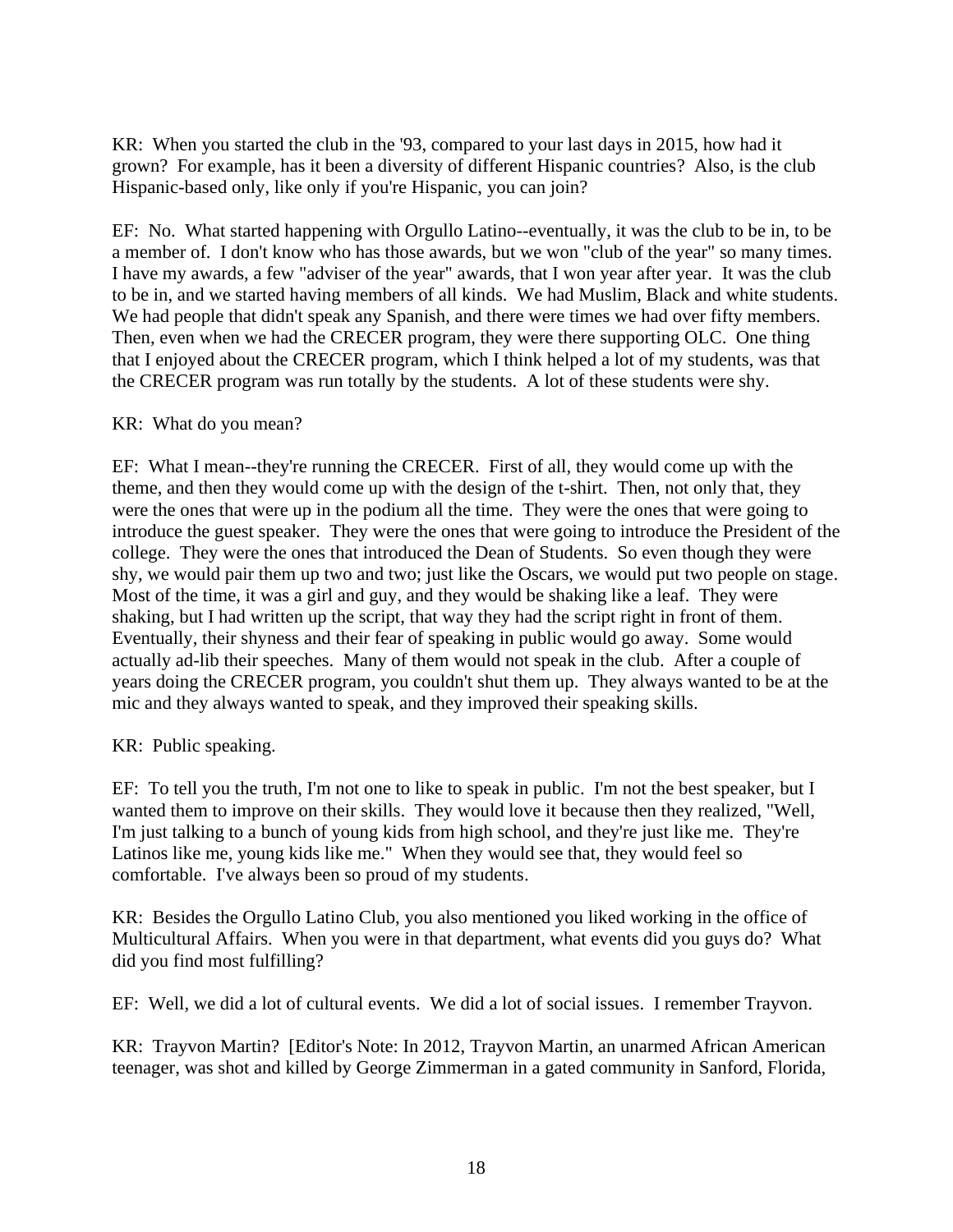where Zimmerman lived, and Martin was visiting relatives. Zimmerman was acquitted on all charges, and protests were held throughout the country in response to the decision.]

EF: Trayvon Martin. We did a program about that. We had some lawyers and people speak about it, their opinions. We also had programs like the one on Haiti, how the people in the Dominican Republic and Haiti share this big same island, but yet, they are divided. One group thinks they're better than the other. Also, every time there was some social issue going on, we would have a program to discuss these issues. We also once showed that film of Mr. Jose Antonio Vargas, the undocumented American from the Philippines. He is a Filipino filmmaker, journalist and activist, who has chronicled his experience being raised and living in the United States as an undocumented immigrant in his writing and a film titled *Documented*. Actually, we saw him at Rutgers.

KR: Can you speak briefly on what his story was about?

EF: His story? Well, he came here as a kid with his grandparents or his parents. He never thought that he was an [undocumented] immigrant because nobody ever told him he was "illegal," so when he went to get his driver's license, or he needed to show them his identity, his passport, or birth certificate, it showed that he was an illegal alien. So he wasn't able to get a driver's license. But then he had a mentor in college because he went as far as getting his master's, and he had a mentor that helped him. He still is undocumented. He calls himself the "undocumented American." Kevin and I went to see him at Rutgers when he spoke. I remember we did a program--but since RVCC couldn't afford him, we just showed his film, and then we had a discussion. We would have a lot of discussions like that, and I enjoyed it. I enjoyed very much the office of Multicultural Affairs. We had great programs. I'm trying to think of other programs.

KR: So wrapping up on your experience at RVCC, if you have one moment or one experience, besides the guy graduating from North Plainfield, [that] made you say, "I love my job," something very fulfilling, like maybe your club or something your work has done to impact students or faculty.

EF: Let me see.

KR: It doesn't have to be the most …

EF: There's so many because it's twenty-five years. Now I have to go through those twenty-five years and think of one story, one thing.

KR: Any one last experience you want to share [about] Raritan, good or bad.

EF: Well, one other experience, one other story that I'd like to share is [about] this one student. She had come from Mexico, and she was president of the student organization of Orgullo Latino. She was taking computer classes. One day, she comes to my office, running in and out. She goes, "I got to go because I'm taking a test, and it's going to take me all day," blah, blah, blah. So she leaves, and then she comes back afterward, "I'll be back." She came back to my office,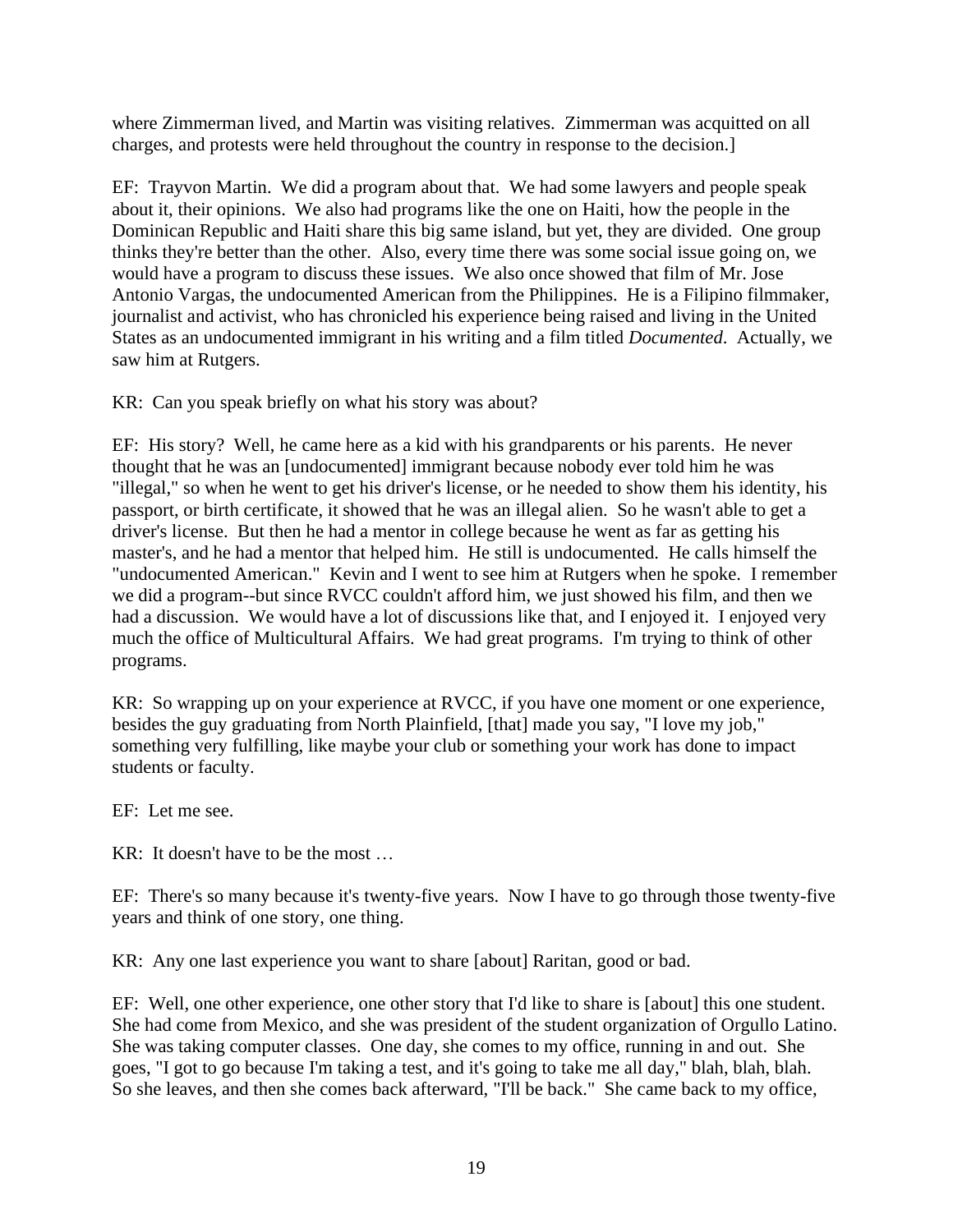and I said, "What's going on?" What kind of test are you taking?" She didn't want to tell me. I said, "It's taking you all day? What kind of test?" So she calls me over, and then she tells me, "I'm taking my GED [General Educational Development] test." I said, "You don't have a high school diploma?" She starts crying, and she tells me that nobody in her family knows this and she told me not to tell anybody. I said, "But why don't you--?" She starts crying, and she starts telling me in Spanish, "*Es que no me entienden*." She said, "They don't understand me. Eva, my family doesn't get me. They don't get me. They don't understand what I went through in Mexico."

She starts crying and crying, and I just hug her. She goes on, "It's like I'm a loser. I didn't get my high school diploma." I said, "You're not a loser because this is not an easy test for you to take. To tell you the truth, I think if I was to take that GED test, I don't think I would pass it." Then she starts crying, and I tell her, "Listen, you're going to pass this test because you are so smart." She goes on, "Eva, if I don't pass it, I'm going to have to quit college because this is my last chance." I said, "You won't quit college. As a matter of fact, when you pass that test, as soon as you get your scores, I need you to text me." She started crying, and I wipe her tears. I tell her, "Just go concentrate on the test; you're going to pass it." She hadn't told anybody, only me, and then I was in the middle of a meeting, I remember, I get the text that she passed it. I think that was like another one of the happiest days of my life. Then, I just told her, "Let's go out dinner." I think it was dinner; it was after work. We went, and we had some Mexican food. She ended up not only getting her GED, but she graduated from RVCC. And not only did she graduate from RVCC, but she was accepted into NJIT and she graduated from NJIT. She's working in her field in a big corporation right now, and I'm so proud of her.

KR: You definitely feel like the club and events have had a huge contribution to student success.

EF: Definitely. The club and having them feel as though they could take ownership of programs like the CRECER program, and just like I motivate them, they could motivate other kids. It's just passing it forward. Especially as Latinos, we need to prove ourselves even more than everybody else and every other American here in the United States, especially nowadays. We have to really prepare ourselves. We have to prepare these young kids and motivate them to continue to let them know that nobody or anything could take away what they have inside of them, their knowledge. Whether you're documented or undocumented, you deserve to learn, to have an education, and reach your dreams. Go for your dreams.

KR: What has your life been like after RVCC?

EF: After RVCC, I've done a few volunteer stuff at my church I attend. I attend a church in Sayreville, a non-denominational church; and I had a couple of temp jobs just to keep myself busy. In two days, it will be a year when Hurricane Maria hit Puerto Rico. When Hurricane Maria hit Puerto Rico, I felt helpless because I was here. I said, "How could I help?" Then I decided--I said, "Let me put in for a job." I go to USAjob and apply to FEMA [Federal Emergency Management Agency] to see how I could help them. I applied as soon as that hurricane hit, and they declared it a disaster. So I went on a planned trip. I had a cruise to Cuba. That was in October. The Monday after I got back from the cruise, I got a call from FEMA, telling me that they got my application and they would like to interview me.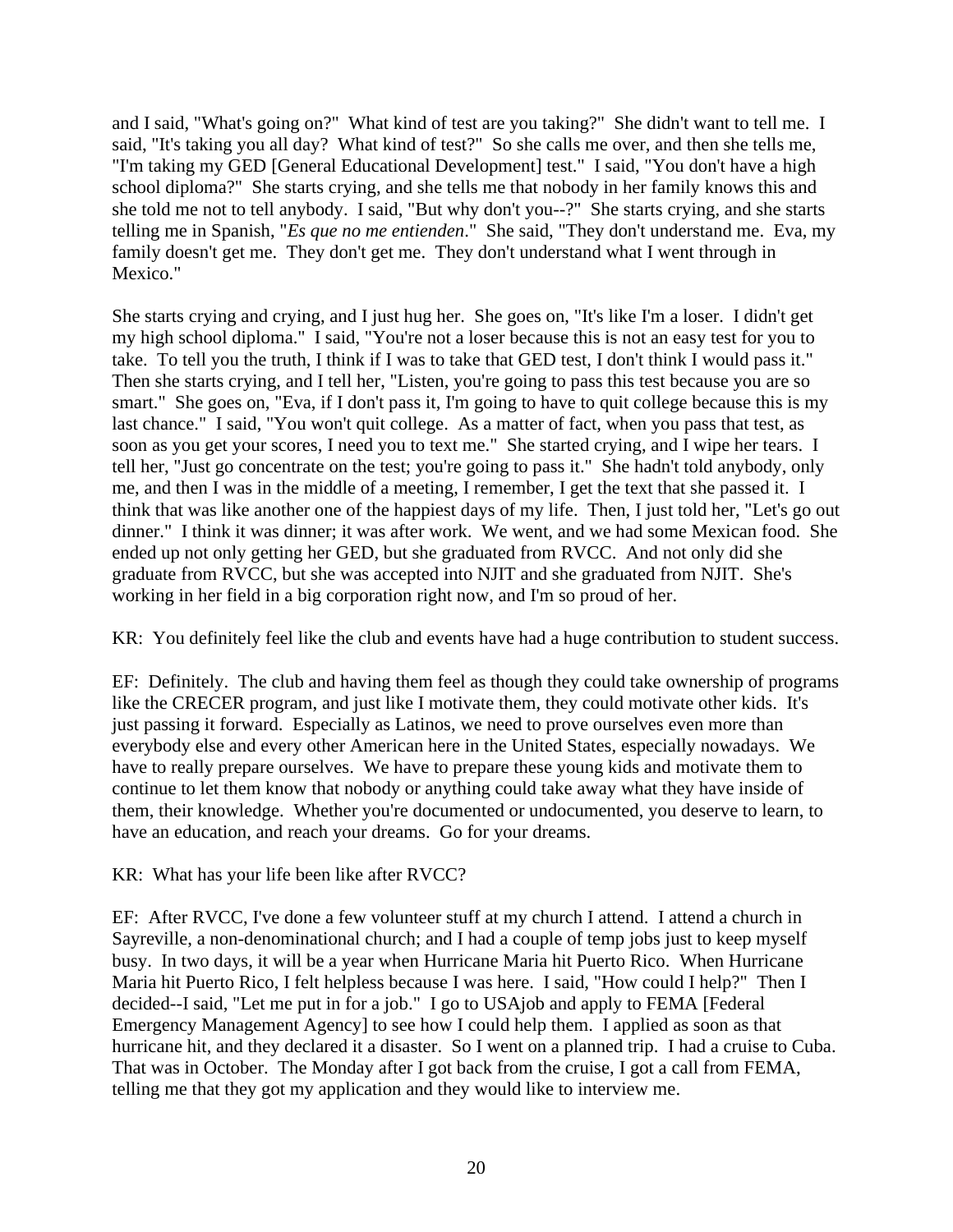So I thought it was a scam because I'd been getting all these scam calls. I said, "Okay. So when should I interview?" Like, "Yeah, right?" So he goes on, "Well, Thursday or Friday, is it okay?" I said, "Yes. So, where do I go?" Then he says, "Well, the Sheraton Hotel at one o'clock is okay?" I said, "Okay. Put me for Friday." I said, "Okay. So which Sheraton do I go?" Because it was a 202 area code, so I said, "The one in New York, or the one in Washington, DC? Which Sheraton do I go to?" He said, "Oh, the one in San Juan." I say, "San Juan, Puerto Rico?" He says, "Yes."

So I had to talk to my family. I said, "They called me from FEMA. I really want to do this. I'm not doing anything here now." So I went. I went to Puerto Rico, and it was only for an interview, and they hired me, but I didn't start immediately. I started working for FEMA in January. This was in October. But in between, I had friends and family members sending me boxes, care boxes. Between my sisters that live in Puerto Rico, who I was living with over there, we distributed batteries, lights, canned goods, food, *mosquiteros* (mosquito net), and a whole bunch of much needed stuff. We went to the needy people that we could reach out to.

KR: Can you describe the situation for the needy people? You were actually there. How was the experience?

EF: It was bad. I mean, all these light poles. When I went to Puerto Rico, I think about ninety to ninety-five percent of the island was without power. Then one of my sisters that lives in the house that my biological father used to own, she lived there all her life. Well, she lost power and water since [Hurricane] Irma, which was in the beginning of September [2017]. She didn't get that back [until it was] close to March 2018. So she was living all those months without water and light. It was horrible. The light poles--no streetlights, and drivers in Puerto Rico are crazy enough with the signal lights and the street lights. Imagine without the streetlights. It was crazy. You were taking life into your own hands when you went driving in Puerto Rico.

KR: What part of Puerto Rico did you go too?

EF: I was staying in the San Juan Area, which was the metropolitan area. So it wasn't as bad as where my family lives in Las Piedras. In Humacao, some of the homes--in the country, it was worse. Where my sister lives in Rio Piedras, you would have to be crossing all these wires, these light posts that were laying across the street. You would have to be careful because it's all rural areas, all these tiny roads, curvy roads, and it was awful. It was awful driving over there. Then January was when I finally started working for FEMA at the call center, and I worked there until August. It was only supposed to be for 120 days, and then they extended me. It was really rewarding, but it was tough at times. At times, getting those calls, and some of these calls were suicide calls, and I had not only women but men crying.

KR: What was one of the toughest calls you remember?

EF: There was this one guy. He was very sick, and his house only had the blue tarp on top, the FEMA tarps that they put when they lost their roofs. The guy was sleeping in the corner of his room to try to avoid getting wet because it still leaked with the rain. The house would leak, and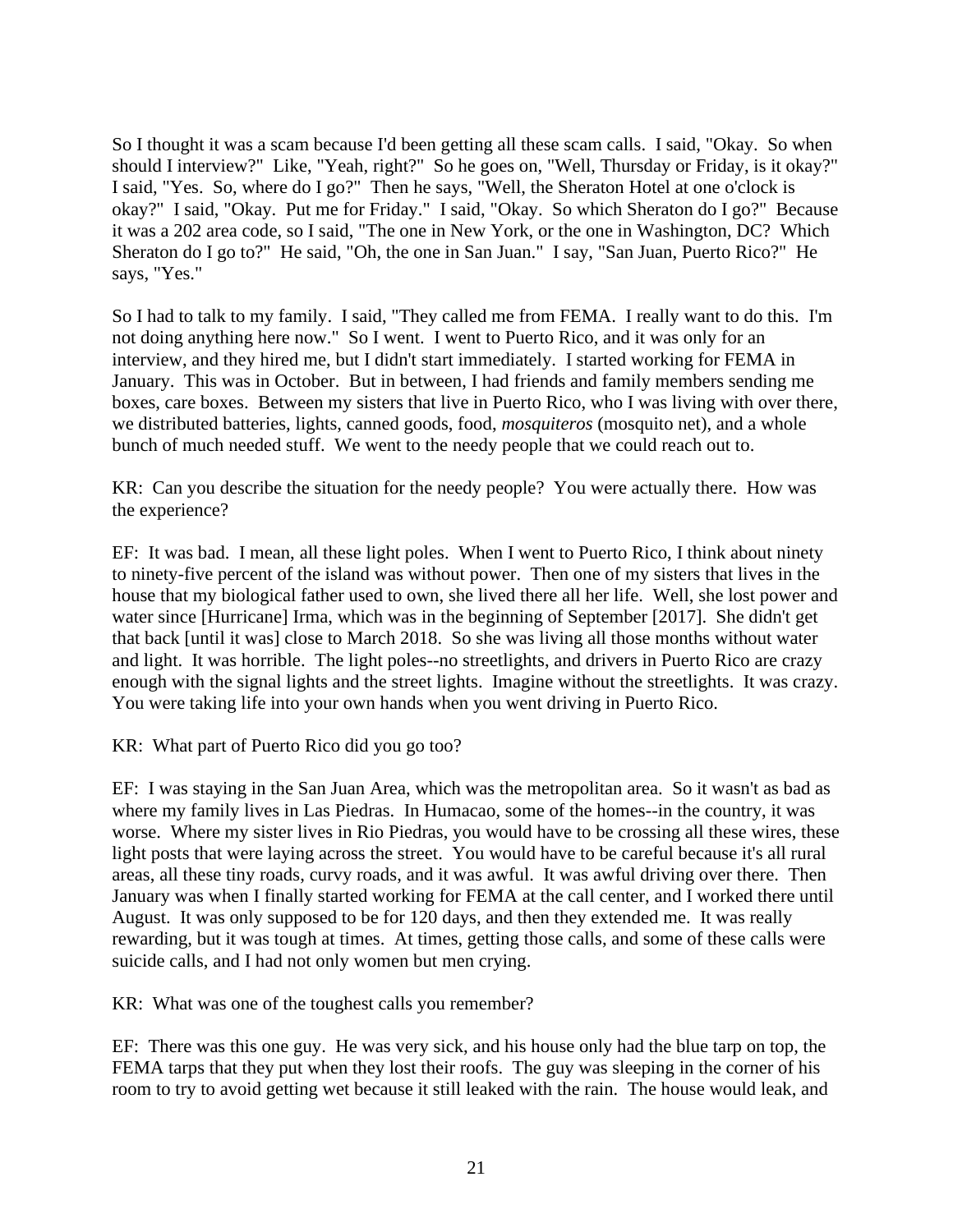he had this illness that he needed a generator. He had no power. He kept on telling me, "I really need this generator." I said, "Well, let me check your case." Then I'm checking his case, and he's crying on the phone. I'm checking his case. At first, he told me, "But I already sent my medical information, doctor's note, etc.," because in order to get a generator, you need to have a medical excuse note and he had sent his. I said, "Well, I see that you sent your medical note from your doctor, but you need to purchase the generator, and we will reimburse you." He starts crying, "I don't have any money. I don't have any family." He starts crying on the phone. He says, "I don't know what I'm going to do. I don't know what I'm going to do. I'm trying my best to stay alive." He's crying. So I just start breathing, and I put him on hold. I said, "Let me see what I could do. Let me talk to my supervisor."

So when I talk to my supervisor, she tells me, "Well, he needs to purchase it and then turn in his receipt if he already sent his doctor note." I said, "Yeah, I told him that, but the guy doesn't have any money." She says, "Well, you don't know that." She's telling me, "Well, you don't know that." I said, "Listen, we're here to help them, and seriously, I really feel that he needs help." I'm getting all shaky and getting upset with her. She says, "Well, that's how it is." I said, "But I'm sure there's some exception to the rules. There has to be some exception. Who can I talk to that's above you?" I told her like that. There was a lady that was there from Virginia, and I said, "Can I talk to her?" So then I called the lady over, and I tell her. I said, "Listen, this man really needs help." I'm almost crying, but I'm holding back because the man is very sick and he needs help. "My supervisor says that we couldn't." So the lady saw my desperation--the lady from Virginia saw my desperation. She goes, "Eva, do me a favor. Send me an email, and before the end of the week, he'll have his generator." I said, "Thank you so much." I look at my supervisor, and I said, "I knew there had to be something we could do."

Then I went back to the guy, and the guy was still crying on the phone. I told him, "M*ira, señor,* I spoke with the administrator, and they're going to get you a generator before the end of the week. If you don't get the generator, call us back because I'm documenting all this on your file, and it should be on your file. Whoever gets the call, they should know that you should be getting a generator." That man, then he was just crying for joy. He was just so happy we were going to get him the generator. But that was one of the many stories. Many times after I just finished a call, I had to just go to the bathroom and cry it out, to come back and take another call. It was hard. It was hard.

#### KR: It sounds very traumatizing.

EF: It was. But then, calls like that were so fulfilling. Sometimes I couldn't help the people. I think it was even God himself that would put words in my mouth to console them, and they would tell me, "I know that you can't do this and that you're not the one that decides, but you have given me a little hope." That's all I needed to do was just give them a little hope. Deep down inside my mind, I would just pray. I would just pray, "God, help this person. Help this eighty-year-old lady that's living by herself that lost everything." There were so many cases like that. But I had to come back because I had my home here. I had my family here. I was paying a mortgage on the house that I'm not living in. But I'm glad to be home, and I'm glad that I had that experience. In the meantime, I'm just waiting to hear from--I put in to become a reservist for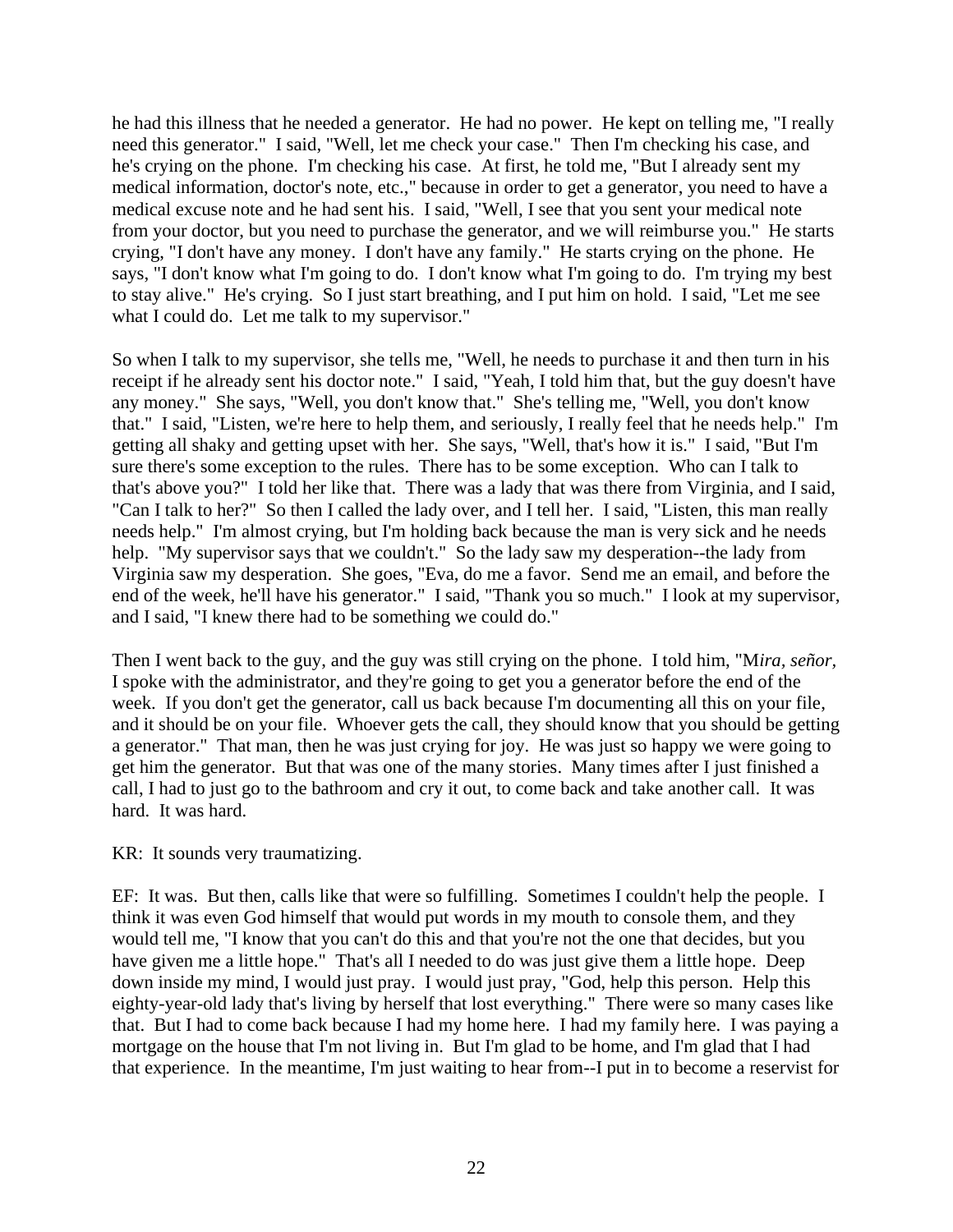FEMA, and it's just a matter of waiting to see if they want me. But at this time, they have those positions frozen.

KR: How long were you there in Puerto Rico? How many months or years?

EF: Seven months for FEMA, but I was there for nine months because, even before FEMA, I was doing stuff--taking care packages, and boxes, and batteries, and lights, and battery-operated fans, and canned goods, and stuff like that, too.

KR: From the time that you got there until the time you left, had the situation gotten better or worse in Puerto Rico?

EF: Things have gotten better. Because once they got power, it was a little better. But it's just a matter of time. I think the biggest problem there for people to get funded is that they didn't have ownership documentation. In order to give funds, federal funds, you need to prove that you're the owner of the home or the land. A lot of people in Puerto Rico, their parents or grandparents had a piece of land, and said, "Here, take this land. Divide it among yourselves and do whatever you want." Sometimes they never even had a title, a deed to their property. So they never registered their property. So now, when they need to show proof that they're the owners, it's hard, and you have to go by the criteria. That was difficult.

KR: Well, I don't have any more questions, but if there's any last experience or saying that you want to conclude with, or we could just end it right here. Actually, before we get into that--I'm sorry. This one isn't written down, but from the time that you came to Flemington from Plainfield, how has the Hispanic population changed, if at all?

EF: Well, there's so many more Latinos going to school now here. It's grown. Here in Flemington, I think we were the first Latinos. We bought this house in 1999. I think when we moved here, it was like, "There goes the neighborhood." But there's a few Latinos more here in Flemington. I remember when we first moved here, they used to stop me all the time, whenever they used to see my Puerto Rican flag in my rearview mirror.

KR: The police?

EF: Yes. They have stopped me a couple of times, and they would give me these warnings.

KR: Warnings for?

EF: They say you're not supposed to have anything disturbing your sight in your rearview mirror.

KR: Oh, like disturbing the windshield. Obstruction of windshield, I think it's called.

EF: Obstruction of view. I remember one cop telling me, "You have to remove that thing out of there. That's obstruction." I said, "That thing is my Puerto Rican flag. That's what it is." He said, "Well, you have to remove that." I said, "Oh, okay. So how about all the people that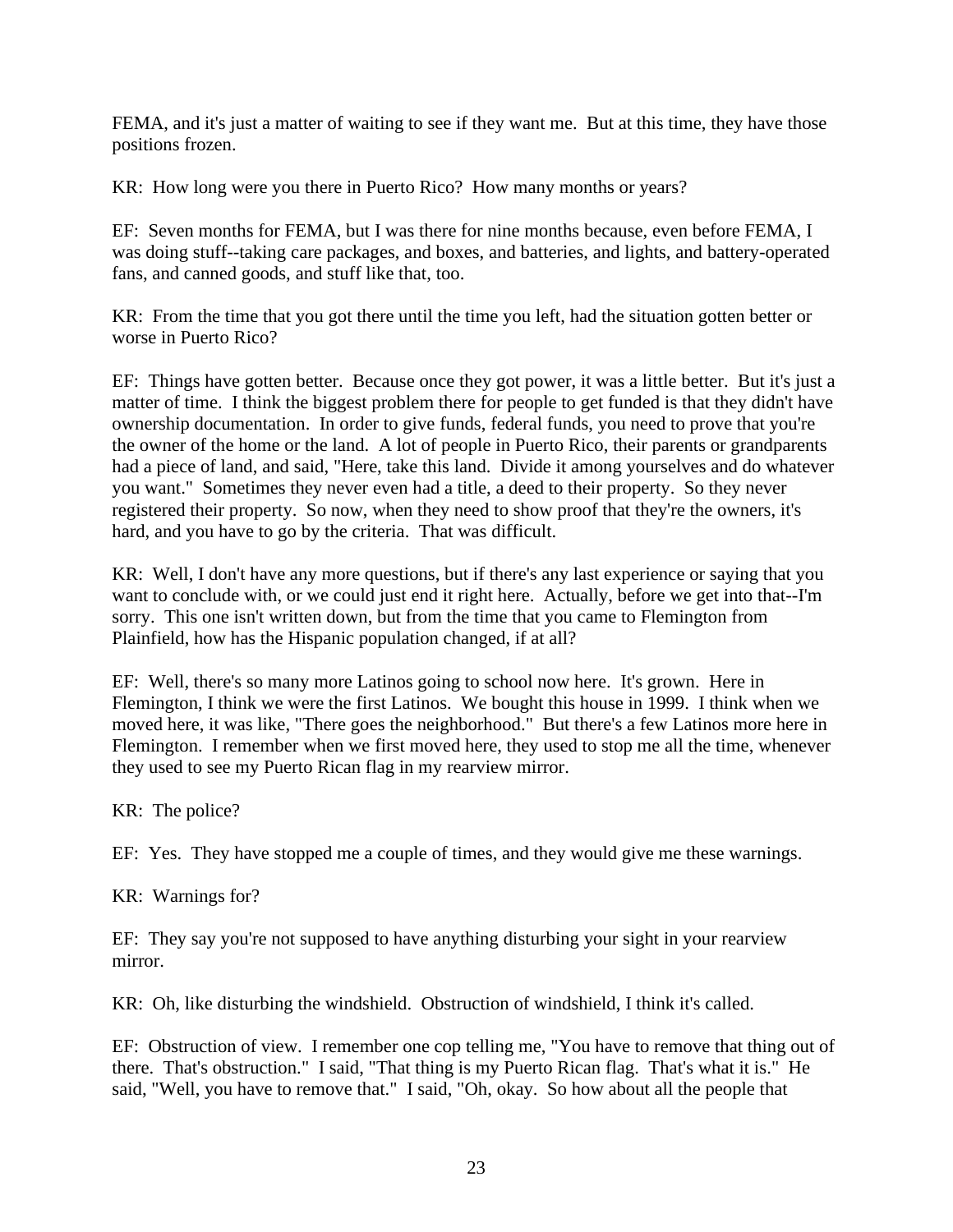dangle their air fresheners and their crucifix and their rosary beads on there. Do you stop those people?" I told him like that. He just looked at me and said, "Well, please take it down. I'll just consider it a warning." I took it down, but I still put it back up. Right now, I don't have it. I don't have one, but I drove around a lot with it, and they stopped me a couple of times. So to avoid this continuous nuisance, I took it down.

KR: The last question: from the time you started at RVCC in '93, compared your retirement in 2015, how has the Latino or Hispanic population changed, if at all?

EF: At Raritan?

KR: Yes, workers and students.

EF: Well, workers, I believe they still only have one Latina faculty member, right? Isabel Gutierrez, I think she was the only …

KR: Yes, she was my psychology professor.

EF: Yes, and I think she's the only Latina there as a professor. I don't think they have any more Latina professors.

KR: What about any [staff], people that work in the offices?

EF: Yes, they have a couple more but still no Latino advisor or counselor.

KR: More than when you started?

EF: Yes. Because I was the only one, basically, when I started. Then I brought my sisters. I brought my sister Rose, and then I brought my sister Maggie. I also had a niece, Ericka Diaz, who worked in enrollment services and now works at Rutgers.

KR: What about in terms of students from '96, from the club, all the way to 2015?

EF: There's a whole lot more students because I think there's a whole lot more Latinos. The demographics of Somerset County and Hunterdon County are changing. We're here. We're here to stay, the Latinos. We're going to make the best of it. We're going to get educated, and we're going to be part of the American dream, whether they like it or not. That's it. I think that's what we need to do. We just need to keep educating Latinos, and that's basically it. Basically, that would be my closing argument.

KR: Yes. That's a good choice of words.

EF: We need to promote more that Latinos get educated and become great businessmen and women.

KR: And businesswomen, too.